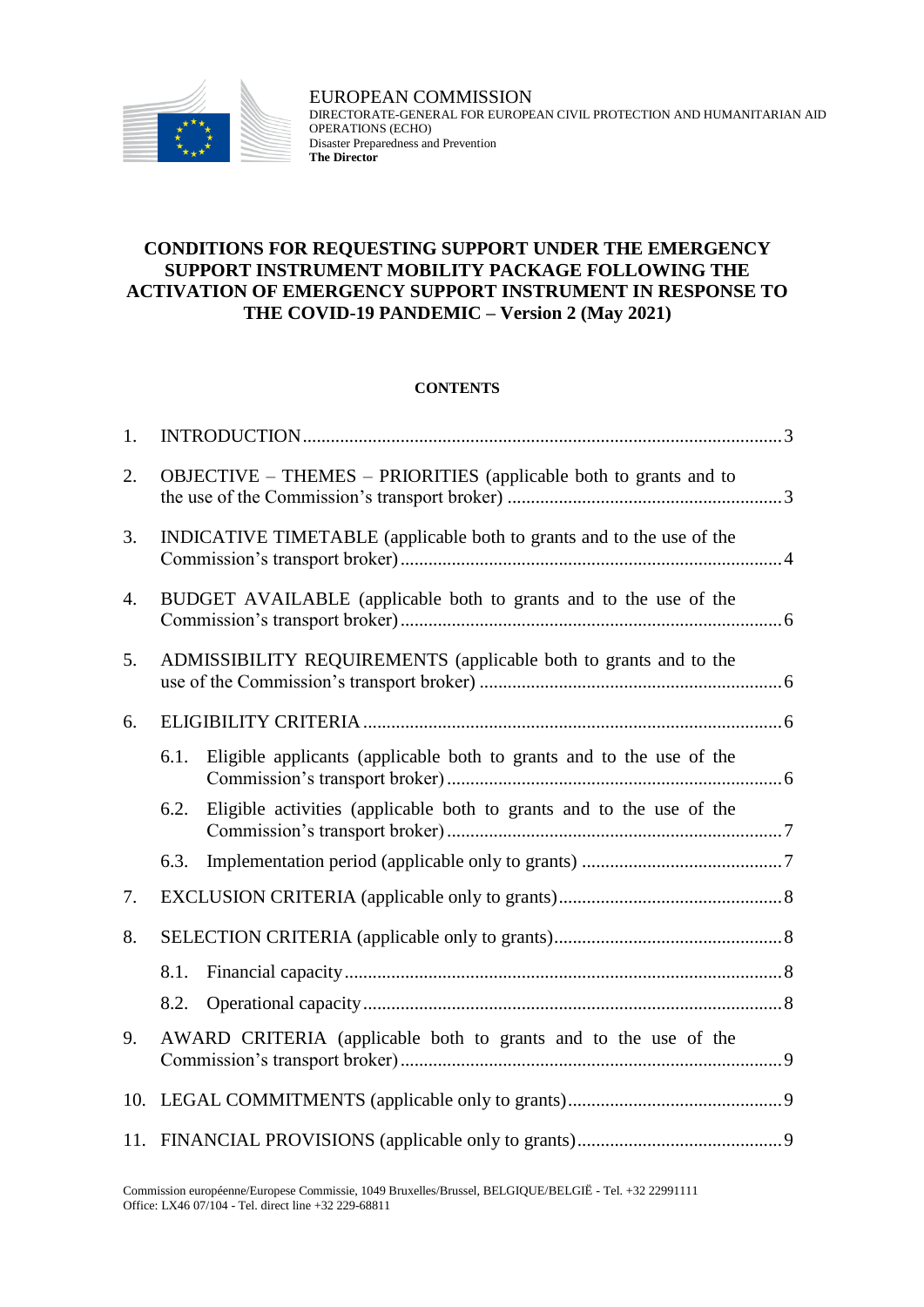<span id="page-1-0"></span>

|     | 12.1. By the beneficiaries (applicable both to grants and to the use of the                                             |  |
|-----|-------------------------------------------------------------------------------------------------------------------------|--|
|     |                                                                                                                         |  |
|     | 13. PROCESSING OF PERSONAL DATA (applicable both to grants and to                                                       |  |
| 14. | PROCEDURE FOR THE SUBMISSION OF APPLICATIONS<br>(applicable both to grants and to the use of the Commission's transport |  |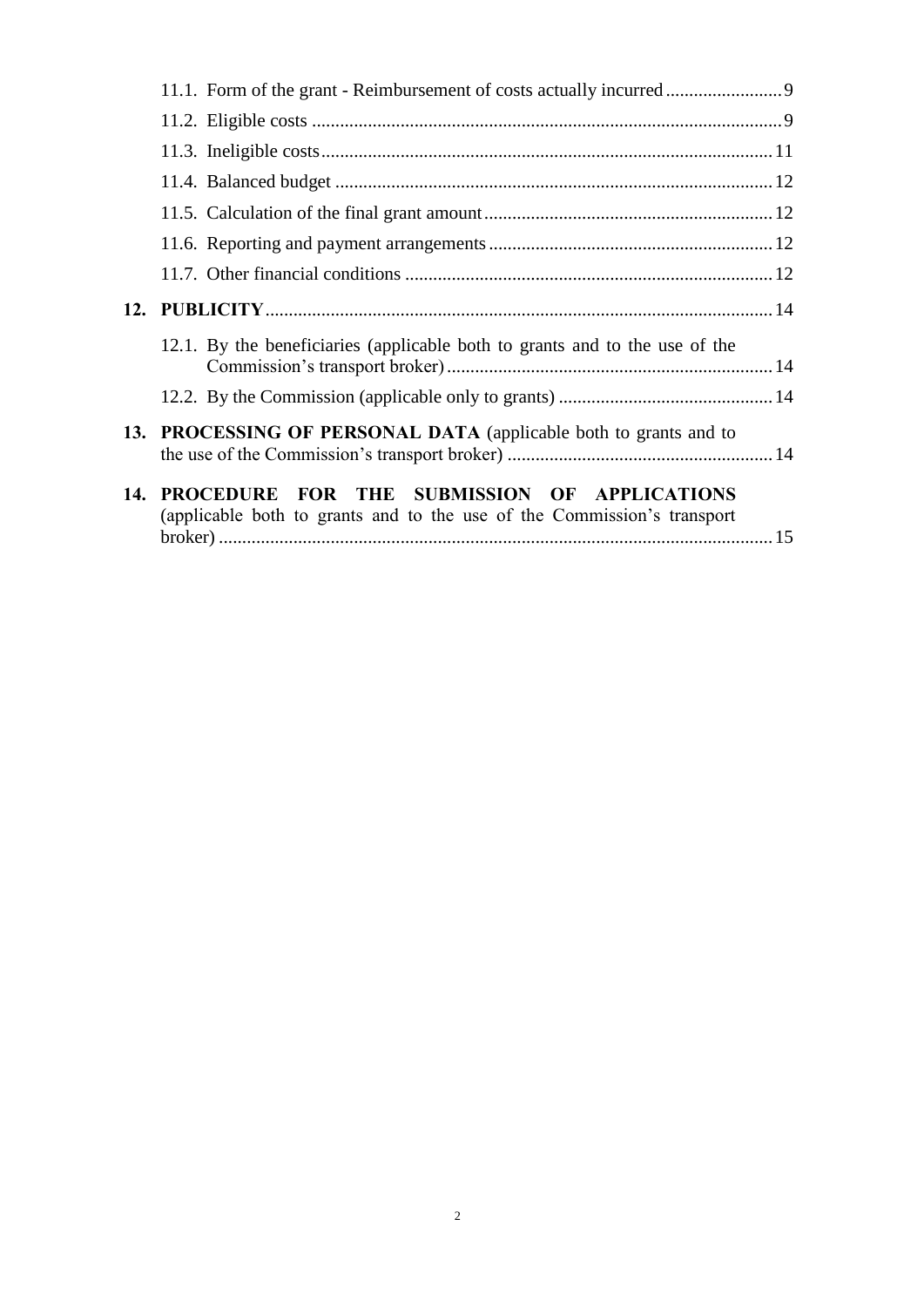This version of the document "Conditions for requesting support under the Emergency Support Instrument Mobility Package following the activation of Emergency Support Instrument in response to the COVID-19 Pandemic" (Version 2 – May 2021) supersedes the former version of the document published on 19 June 2020.

## **1. INTRODUCTION**

Council Regulation (EU) 2020/521 of 14 April 2020 activating the emergency support under Regulation (EU) 2016/369 ("Emergency Support Instrument" or "ESI"), and amending its provisions taking into account the COVID‐ 19 outbreak, was designed to give rapid and flexible assistance to the Member States in the current exceptional circumstances in response to the COVID-19 emergency.

Commission Decision C(2020)2794 final of 24 April 2020 on the financing of Emergency Support Instrument under Council Regulation (EU) 2016/369 ("Financing Decision for 2020") ensures the implementation of the Emergency Support Instrument.

Under the support offered via the ESI Mobility Package, the following modalities will be used: $1$ 

- **Use of the Commission's transport broker<sup>2</sup>** : the Commission will directly implement a transport operation upon request of the applicant, making payment directly to the broker<sup>3</sup>.
- Grant Agreement<sup>4</sup>: Reimbursement of costs incurred for transport (and operational support for mobile medical response capacities) organised by Member States.

## <span id="page-2-0"></span>**2. OBJECTIVE – THEMES – PRIORITIES (applicable both to grants and to the use of the Commission's transport broker)**

The Commission will finance emergency support actions which provide a needs-based emergency response, complementing the response of the affected Member States, aimed at preserving life, preventing and alleviating human suffering, and maintaining human dignity wherever the need arises as a result of the COVID-19 emergency.

The action should fall under one of the following actions:

- 1. Cargo transport of COVID-19 vaccination-related equipment and COVID-19 therapeutics from third countries into the EU and within the EU (via both the use of the Commission's transport broker and the award of grants);
- 2. Transfer of patients within the EU and from the EU to third countries (only via the award of grants);

 $\overline{a}$ 1 Pursuant to Article 4 of Council Regulation (EU) 2020/521 of 14 April 2020 activating the emergency support under Regulation (EU) 2016/369

<sup>2</sup> Pursuant to Article 4(5)(c) Council Regulation (EU) 2020/521 of 14 April 2020.

<sup>3</sup> Should the Commission not be in a position to offer transport via its broker, this will be communicated to the relevant Member State as soon as possible.

<sup>&</sup>lt;sup>4</sup> Grants for all actions will be awarded directly without a call for proposals, pursuant to Article 4(3) of Council Regulation (EU) 2020/521 of 14 April 2020.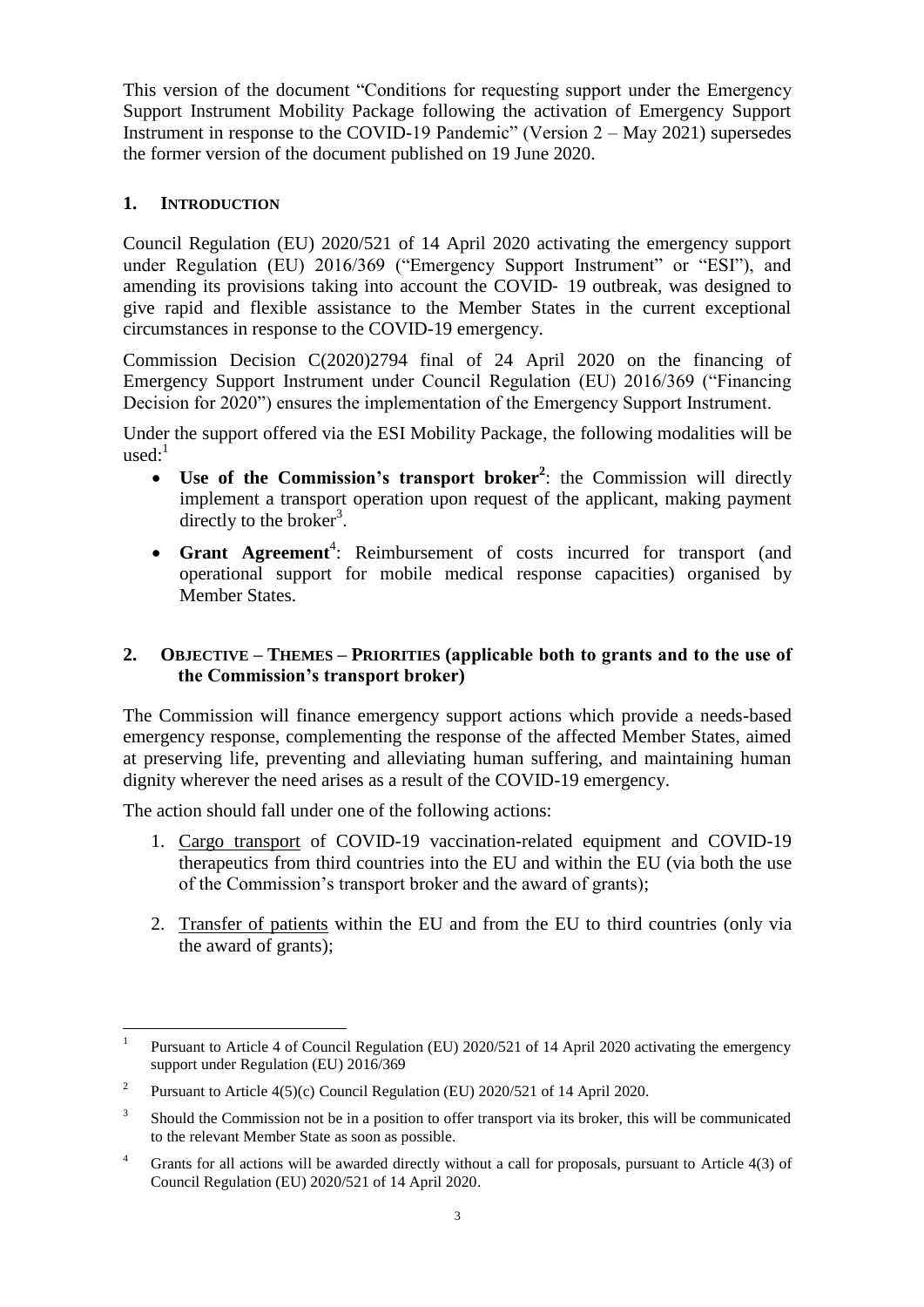3. Transport of medical personnel and teams, within the EU and into the EU from third countries, as well as operational support for mobile medical response capacities (via both the use of the Commission's transport broker and the award of grants).

## <span id="page-3-0"></span>**3. INDICATIVE TIMETABLES (applicable both to grants and to the use of the Commission's transport broker)**

## **Indicative timetable for awarding grants**:

|     | <b>Steps</b>                                                                                                                                                                                                                                                             | Date and time or<br>indicative period                                                                                                                                                                      |
|-----|--------------------------------------------------------------------------------------------------------------------------------------------------------------------------------------------------------------------------------------------------------------------------|------------------------------------------------------------------------------------------------------------------------------------------------------------------------------------------------------------|
| (a) | <b>Invitation to submit applications (earliest submission)</b>                                                                                                                                                                                                           |                                                                                                                                                                                                            |
|     | Cargo transport of COVID-19 vaccination-related<br>equipment and COVID-19 therapeutics from third<br>countries into the EU and within the EU;                                                                                                                            | 05/05/2021 - 09.00 CET                                                                                                                                                                                     |
|     | Transfer of patients within the EU and from the EU to<br>third countries; and transport of medical personnel and<br>teams, within the EU and into the EU from third<br>countries, as well as operational support for mobile<br>medical response capacities. <sup>5</sup> | 19/06/2020                                                                                                                                                                                                 |
| (b) | <b>Deadline for submitting applications</b>                                                                                                                                                                                                                              |                                                                                                                                                                                                            |
|     | transport of COVID-19 vaccination-related<br>Cargo<br>equipment and COVID-19 therapeutics from third<br>countries into the EU and within the EU;                                                                                                                         | $30/06/2021 - 17:00$ CET                                                                                                                                                                                   |
|     | Transfer of patients within the EU and from the EU to<br>third countries; and transport of medical personnel and<br>teams, within the EU and into the EU from third<br>countries, as well as operational support for mobile<br>medical response capacities.              | The invitation to submit<br>applications is open-ended.<br>The Commission will<br>communicate the date of the<br>deadline to Member States in<br>advance, giving an<br>appropriate notification<br>period. |
| (c) | <b>Evaluation period</b>                                                                                                                                                                                                                                                 | $(b) + 30$ working days                                                                                                                                                                                    |
| (d) | <b>Information to applicants</b>                                                                                                                                                                                                                                         | $(c) + 30$ working days                                                                                                                                                                                    |
| (e) | <b>Signature of grant agreement</b>                                                                                                                                                                                                                                      | $(d) + 3$ months                                                                                                                                                                                           |

 $\overline{5}$ <sup>5</sup> As provided for in the "Conditions for Awarding Grants Activation of ESI in Response to the COVID-19 Pandemic" of 19 June 2020.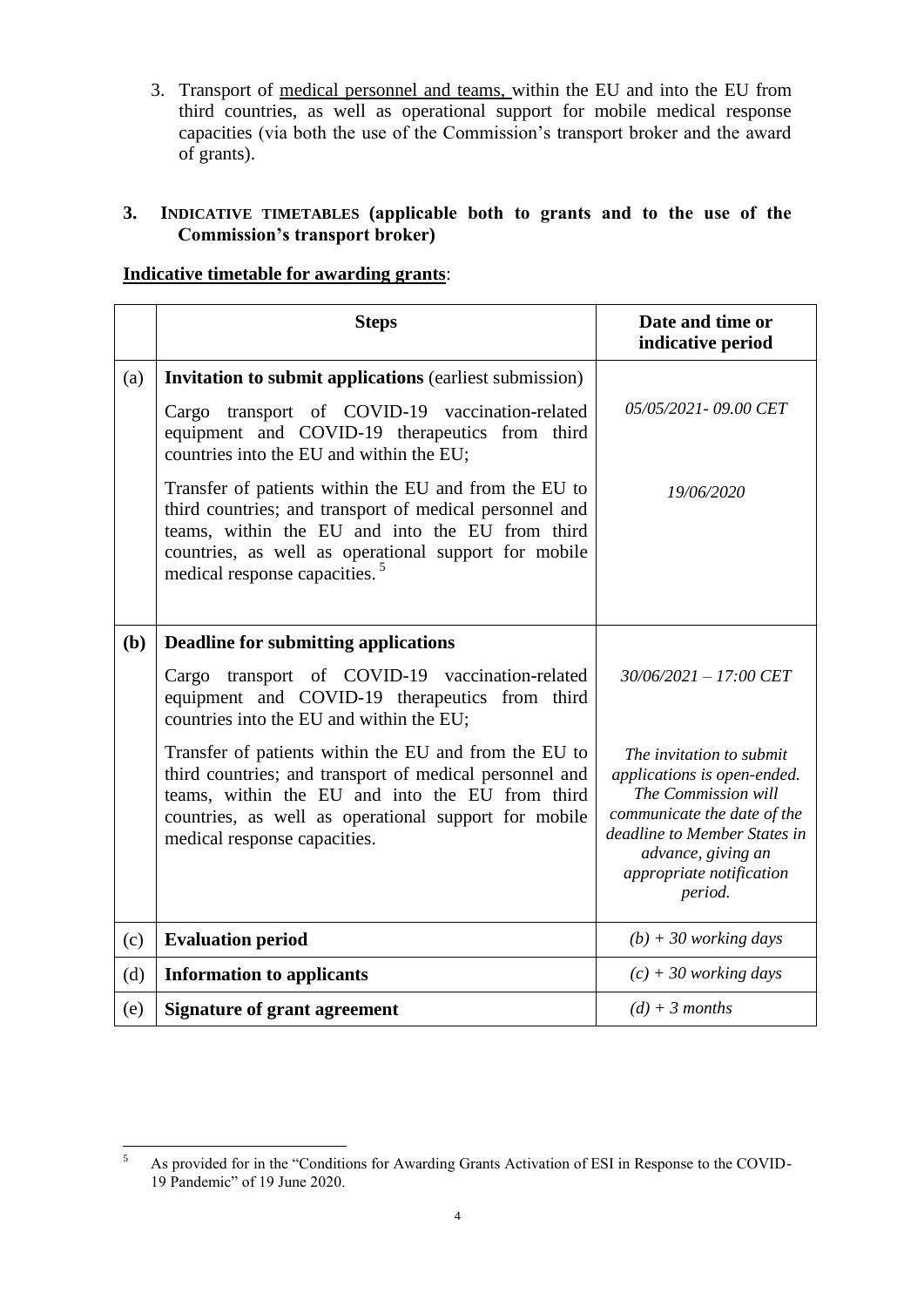## **Indicative timetable for the use of the Commission's transport broker:**

|            | <b>Steps</b>                                                                                                                                                                          | Date and time or<br>indicative period                                                                                                                                                                      |
|------------|---------------------------------------------------------------------------------------------------------------------------------------------------------------------------------------|------------------------------------------------------------------------------------------------------------------------------------------------------------------------------------------------------------|
| (a)        | <b>Invitation to submit applications (earliest submission)</b>                                                                                                                        |                                                                                                                                                                                                            |
|            | Cargo transport of COVID-19 vaccination-related<br>equipment and COVID-19 therapeutics from third<br>countries into the EU and within the EU;                                         | 05/05/2021 - 09.00 CET                                                                                                                                                                                     |
|            | Only transport of medical personnel and teams, within<br>the EU and into the EU from third countries, as well as<br>operational support for mobile medical response<br>capacities.    | 19/06/2020                                                                                                                                                                                                 |
| (b)        | <b>Deadline for submitting applications</b>                                                                                                                                           |                                                                                                                                                                                                            |
|            | transport of COVID-19 vaccination-related<br>Cargo<br>equipment and COVID-19 therapeutics from third<br>countries into the EU and within the EU;                                      | The invitation to submit<br>applications is open-ended.<br>The Commission will<br>communicate the date of the<br>deadline to Member States in<br>advance, giving an<br>appropriate notification<br>period. |
|            | Only transport of medical personnel and teams, within<br>the EU and into the EU from third countries, as well as<br>support for mobile medical response<br>operational<br>capacities. | The invitation to submit<br>applications is open-ended.<br>The Commission will<br>communicate the date of the<br>deadline to Member States in<br>advance, giving an<br>appropriate notification<br>period. |
| (c)        | Information to the applicant on the transport solution<br>proposed by the Commission's broker                                                                                         | $(b) + 3 \text{ days}$                                                                                                                                                                                     |
| (d)        | Acceptance of the applicant for the broker to<br>implement the transport solution proposed (offers from<br>the Commission's transport broker are valid for 24<br>hours once made)     | $(c) + 1$ day                                                                                                                                                                                              |
| <b>(e)</b> | Signature by the applicant of the declaration of<br>acceptance and receipt of transport services funded by<br>the European Commission                                                 | After the operation is<br>completed                                                                                                                                                                        |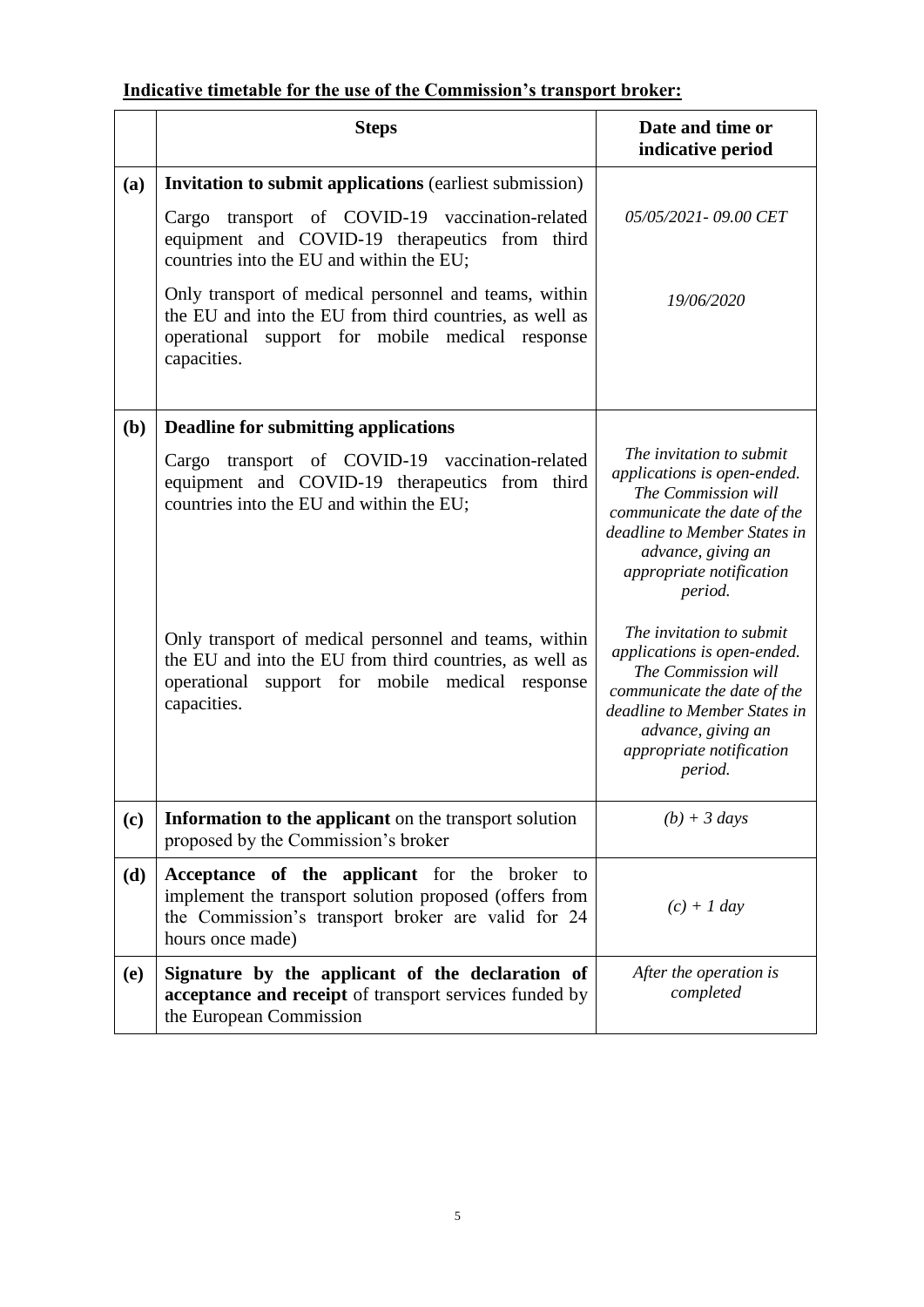## <span id="page-5-0"></span>**4. BUDGET AVAILABLE (applicable both to grants and to the use of the Commission's transport broker)**

The provisional indicative distribution will be as follows: EUR 60 million for support to cargo transport of COVID-19 vaccination-related equipment and COVID-19 therapeutics, with a further indicative distribution as follows:

- EUR 20 million for operations via the Commission's transport broker;
- EUR 40 million for operations receiving financial support via grants.

However, the Commission reserves the right to decide the final allocation for each action according to an assessment made by the Commission of the needs received from Member States, in line with the conditions for eligibility and available funding. The Commission also reserves the right not to allocate the full amount available.

Under the support offered via the ESI Mobility Package, the Commission may bear up to 100% of eligible costs, where requested, depending on the available budget and in line with sound financial management.

## <span id="page-5-1"></span>**5. ADMISSIBILITY REQUIREMENTS (applicable both to grants and to the use of the Commission's transport broker)**

In order to be admissible, applications must be:

- sent no later than the deadline for submitting applications referred to in section 3;
- submitted in writing, by email to [ECHO-ESI@ec.europa.eu](mailto:ECHO-ESI@ec.europa.eu)*.*

Failure to comply with those requirements will lead to rejection of the application.

## <span id="page-5-2"></span>**6. ELIGIBILITY CRITERIA<sup>6</sup>**

## <span id="page-5-3"></span>**6.1. Eligible applicants (applicable both to grants and to the use of the Commission's transport broker)**

Proposals may be submitted by the following applicants:

Any EU Member State authority (national, regional and local authorities and other public bodies).

For grants, applicants will need to be registered in ABAC, the accounting system of the European Commission. It is possible to apply to be registered in ABAC via a link provided in the application form.

## **Country of establishment**

Only applications from legal entities established in the EU Member States are eligible.

 $\overline{a}$ Articles 194(1)(b) and 197 of the Financial Regulation (FR).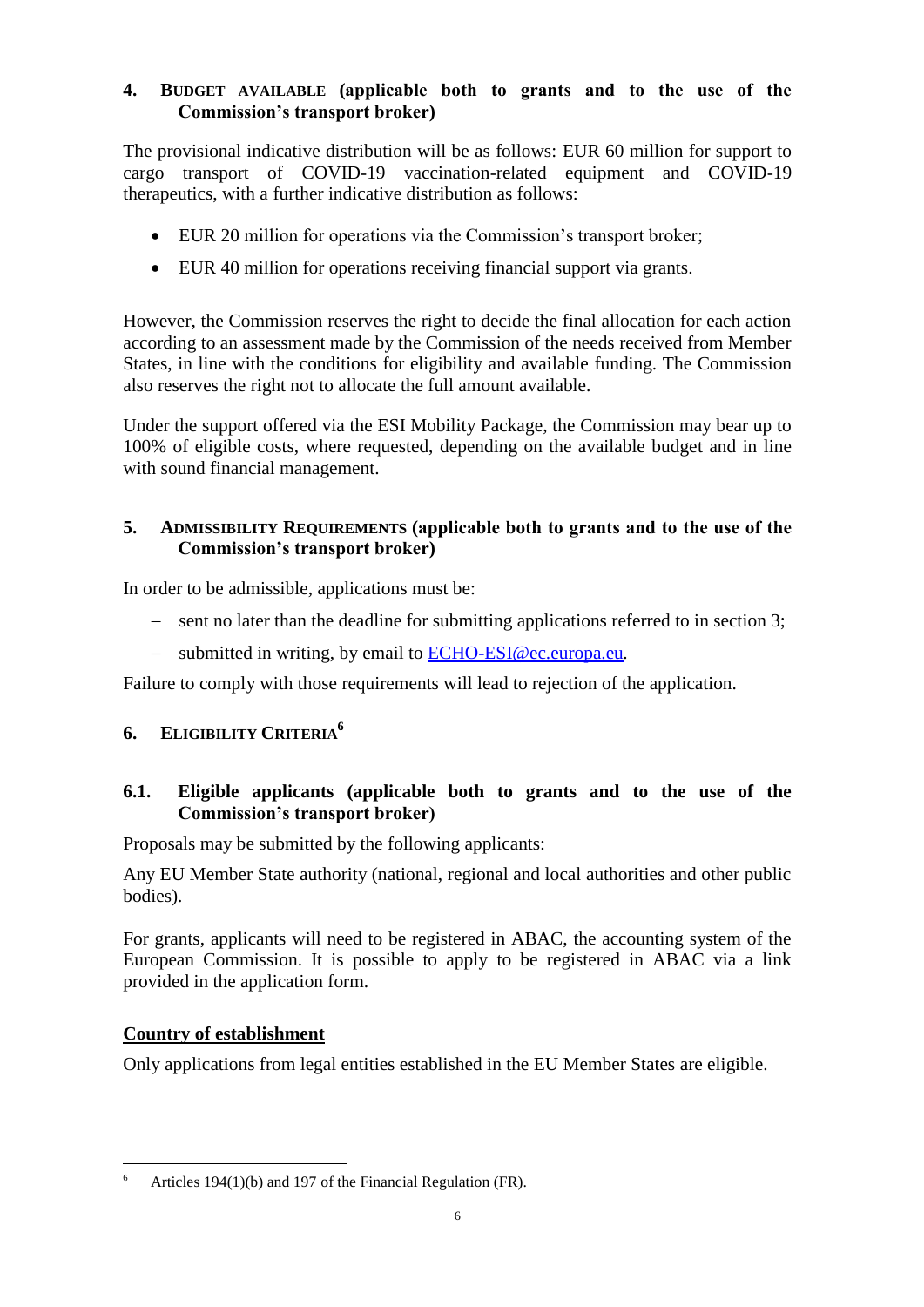## **Supporting documents**

 Application forms, including the opinion of the relevant national focal point on whether the action is of public benefit and fits into the national response plan, and in addition for cargo transport, clarification on whether the action is for transport of COVID-19 vaccination-related equipment and/or COVID-19 therapeutics.

#### <span id="page-6-0"></span>**6.2. Eligible activities (applicable both to grants and to the use of the Commission's transport broker)**

The following types of activities are eligible:

1. Cargo transport of COVID-19 vaccination-related equipment (e.g. needles, syringes) – except vaccine doses themselves –, or COVID-19 therapeutics from third countries into the EU and within the EU.

For an application to be eligible, the relevant ESI Mobility Package national focal point will confirm that the action is for transport of COVID-19 vaccinationrelated equipment and/or COVID-19 therapeutics.

2. Transfer of patients within the EU and from the EU to third countries;

Both transfer of COVID-19 and non-COVID 19 patients are eligible. In the case of transfer of non-COVID-19 patients, the operations must respect the following conditions:

- 1) Medical treatment for the non-COVID-19 patient(s) is critical, and cannot be postponed or delayed;
- 2) The country/region is suffering from a high number of COVID-19 cases.

Transport costs for repatriation of deceased patients from a Member State where they have been transferred for COVID-19 treatment to the Member State of origin is eligible under the ESI Mobility Package.

3. Transport of medical personnel and teams, within the EU and into the EU from third countries, as well as operational support for mobile medical response capacities<sup>7</sup>.

## <span id="page-6-1"></span>**6.3. Implementation period (applicable only to grants)**

Grants can be awarded for past or future actions.

As regards grants for cargo transport, actions must concern transport operations which arrived at the country of final destination between 1 January 2021 and 30 September 2021, and which were contracted no later than 30 June 2021.

 $\overline{7}$ <sup>7</sup> Operational support is defined as operating costs. Such costs can be funded for any mobile medical response capacities, defined as any mobile unit of medical personnel, as appropriately supported by all required equipment and supplies, capable of delivering the intended medical assistance and relief. This funding can be for an initial maximum duration of 3 months (renewable under express approval from the Commission). Operating costs will include all the costs of running a capacity during an operation that are necessary to make it operationally effective. Such costs may encompass, as appropriate, costs related to personnel, transport, logistics, consumables and supplies, maintenance, as well as other costs necessary to ensure the effective use of such capacities.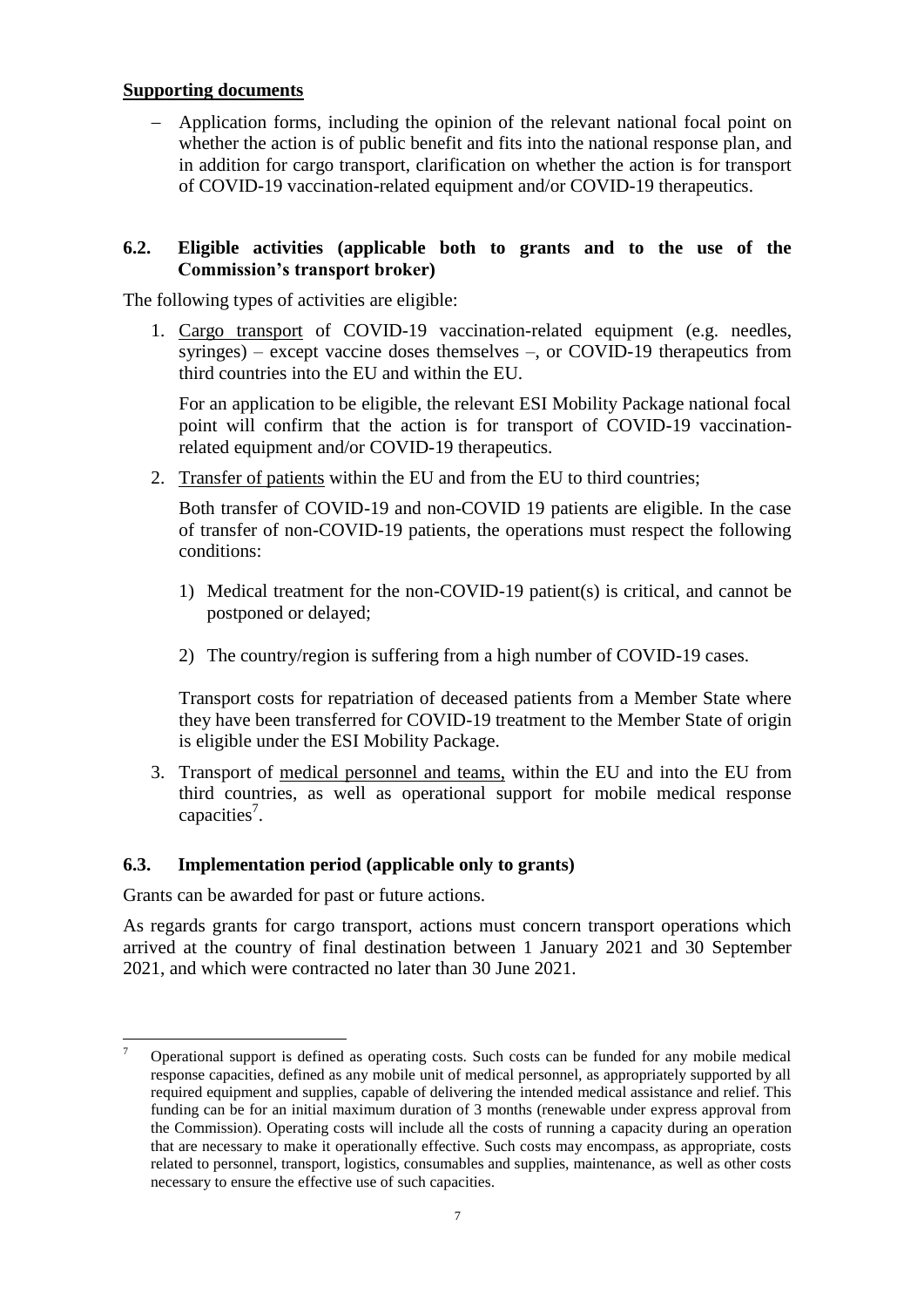For transfer of patients or transport of medical personnel and teams, applications will only be eligible for operations that arrive at the country of destination on or after 24 April 2020 (the date of entry into force of the Financing Decision). For operating costs, only operations that started on or after 24 April 2020 will be eligible, and in this case actions may not last more than three months (renewable under express approval from the Commission).

## <span id="page-7-0"></span>**7. EXCLUSION CRITERIA (applicable only to grants)**

The authorising officer shall exclude an applicant from participating in grant procedures where that applicant is in one or more of the exclusion situations listed in Article 136 of the Financial Regulation (henceforth referred to as  $FR$ )<sup>8</sup>.

If an applicant declares one of the situations of exclusion listed in Article 136 of the Financial Regulation, it must indicate the measures it has taken to remedy the exclusion situation, thus demonstrating its reliability. This may include e.g. technical, organisational and personnel measures to correct the conduct and prevent further occurrence, compensation of damage or payment of fines or of any taxes or social security contributions. The relevant documentary evidence which illustrates the remedial measures taken must be provided in annex to the declaration.

Applicants must provide a declaration on their honour certifying that they are not in one of the situations referred to in Articles 136(1) and 141 of the Financial Regulation, by filling in the relevant form attached to the application form accompanying this grant documentation and available at: [https://ec.europa.eu/info/live-work-travel](https://ec.europa.eu/info/live-work-travel-eu/health/coronavirus-response/emergency-support-instrument_en)[eu/health/coronavirus-response/emergency-support-instrument\\_en](https://ec.europa.eu/info/live-work-travel-eu/health/coronavirus-response/emergency-support-instrument_en)

## <span id="page-7-1"></span>**8. SELECTION CRITERIA<sup>9</sup> (applicable only to grants)**

## <span id="page-7-2"></span>**8.1. Financial capacity**<sup>10</sup>

The verification of financial capacity shall not apply to applicants as they are public bodies.

## <span id="page-7-3"></span>**8.2. Operational capacity**<sup>11</sup>

The adequate operational expertise is already deemed to exist with respect to EU Member States, national authorities and other public bodies active in the context of the Union Civil Protection Mechanism.

Other applicants must have the professional competencies to complete the proposed action. Such competencies will be assessed based on the scope of activities of the applicant, as evidenced by any available information, such as, in particular, activity reports and equivalent documentation.

 $\overline{a}$ 

<sup>8</sup> Regulation (EU, Euratom) 2018/1046 of the European Parliament and of the Council of 18 July 2018 on the financial rules applicable to the general budget of the Union, amending Regulations (EU) No 1296/2013, (EU) No 1301/2013, (EU) No 1303/2013, (EU) No 1304/2013, (EU) No 1309/2013, (EU) No 1316/2013, (EU) No 223/2014, (EU) No 283/2014, and Decision No 541/2014/EU and repealing Regulation (EU, Euratom) No 966/2012, OJ L 193, 30.7.2018, p. 1.

 $^{9}$  Article 198 FR.

 $10$  Article 198 FR.

Article 196 and 198 FR.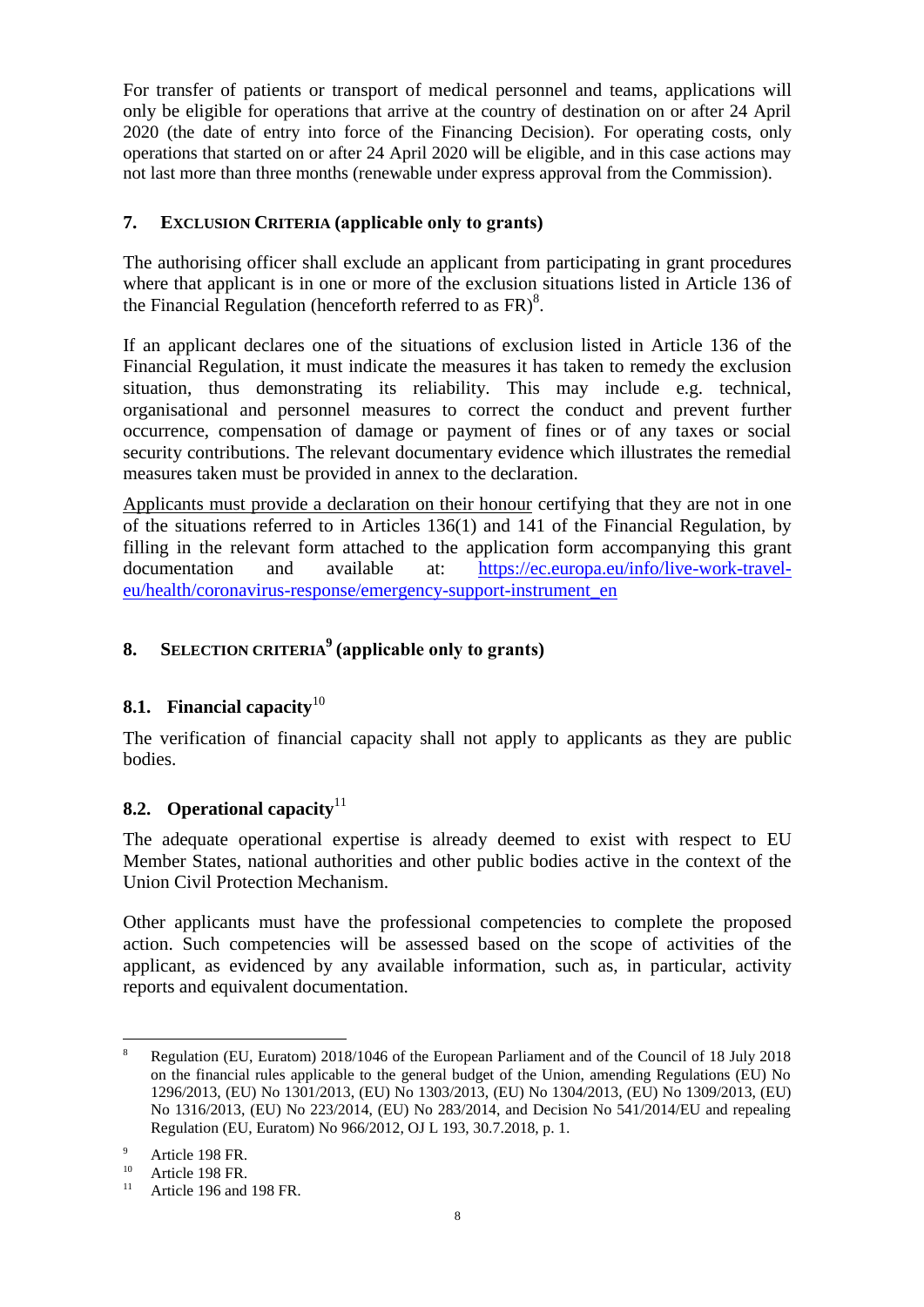## <span id="page-8-0"></span>**9. AWARD CRITERIA**<sup>12</sup> **(applicable both to grants and to the use of the Commission's transport broker)**

Eligible applications/projects must fulfil all of the following conditions:

- be directly related to the response to the COVID-19 emergency;
- be of public benefit and fit into the national response plan;
- be cross-border (for operations within the EU);
- be consistent with <u>sound financial management</u><sup>13</sup>;
- have not received any other EU funding.

## <span id="page-8-1"></span>**10. LEGAL COMMITMENTS (applicable only to grants)**

In the event of a grant awarded by the Commission, a grant agreement, drawn up in euro and detailing the conditions and level of funding, will be sent to the applicant, as well as the information on the procedure to formalise the agreement of the parties.

Two copies of the original agreement must be signed by the beneficiary, and one copy returned to the Commission immediately (at the latest within 15 calendar days).

## <span id="page-8-2"></span>**11. FINANCIAL PROVISIONS (applicable only to grants)**

## <span id="page-8-3"></span>**11.1. Form of the grant - Reimbursement of costs actually incurred**

The grant will be defined by applying a maximum co-financing rate of 100% to the eligible costs actually incurred and declared by the beneficiary.

## <span id="page-8-4"></span>**11.2. Eligible costs**

Eligible costs are costs arising directly from the transport and logistical operations necessary and appropriate to ensure the proper and expeditious achievement of the actions mentioned under heading 2, necessary to respond to the needs resulting from the COVID-19 outbreak, including the operating costs of mobile medical response capacities. Such related logistical support includes, but is not limited to: local transport; transit and warehousing of the assistance and relief items; and persons covered by the action.

Eligible costs shall meet all the following criteria:

- $-$  they are incurred by the beneficiary;
- they are incurred during the duration of the action (with the exception of costs relating to final reports and audit certificates);
- they are indicated in the estimated budget of the action;

 $12<sup>12</sup>$ Article 199 FR.

<sup>13</sup> As defined in the Financial Regulation, Article 2 (59): "'sound financial management' means implementation of the budget in accordance with the principles of economy, efficiency and effectiveness".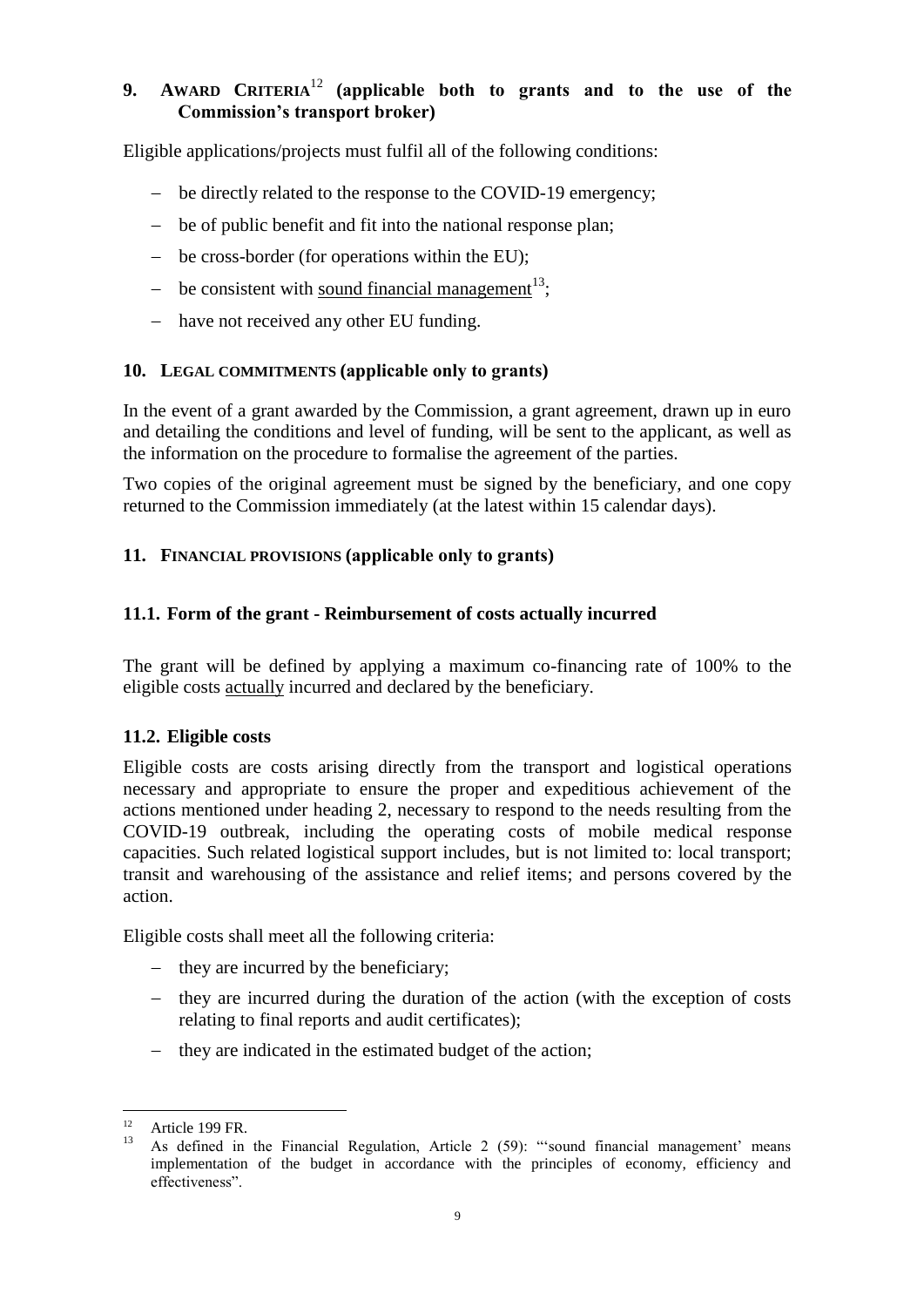- they are necessary for the implementation of the action which is the subject of the grant;
- they are identifiable and verifiable, in particular being recorded in the accounting records of the beneficiary and determined according to the applicable accounting standards of the country where the beneficiary is established and according to the usual cost accounting practices of the beneficiary;
- they comply with the requirements of applicable tax and social legislation;
- they are reasonable, justified, and comply with the principle of sound financial management, in particular regarding economy and efficiency.

The beneficiary's internal accounting and auditing procedures must permit direct reconciliation of the costs and revenue declared in respect of the action/project with the corresponding accounting statements and supporting documents.

Eligible costs may be direct, but may not be indirect.

#### **11.2.1. Eligible direct costs**

The eligible direct costs for the action are those costs which:

**with due regard to the conditions of eligibility set out above**, are identifiable as specific costs directly linked to the performance of the action and which can therefore be booked to it directly, such as :

*(a) the costs of personnel working under an employment contract with the beneficiary or an equivalent appointing act and assigned to the action, provided that these costs are in line with the beneficiary's usual policy on remuneration.*

*Those costs include actual salaries plus social security contributions and other statutory costs included in the remuneration. They may also comprise additional remunerations, including payments on the basis of supplementary contracts regardless of the nature of those contracts, provided that they are paid in a consistent manner whenever the same kind of work or expertise is required, independently from the source of funding used;*

Please find more details on permitted personnel costs and recommended methods for the calculation of direct personnel costs in the Appendix.

*(b) salary costs of the personnel of national administrations are eligible only to the extent that they relate to the cost of activities, which the relevant public authority would not carry out if the project concerned were not undertaken.*

*costs of travel and related subsistence allowances, provided that these costs are in line with the beneficiary's usual practices on travel;*

- *(c) costs of consumables and supplies, provided that they:*
	- *(i) are purchased in accordance with the rules on implementation contracts laid down in the grant agreement; and*

*(ii) are directly assigned to the action;*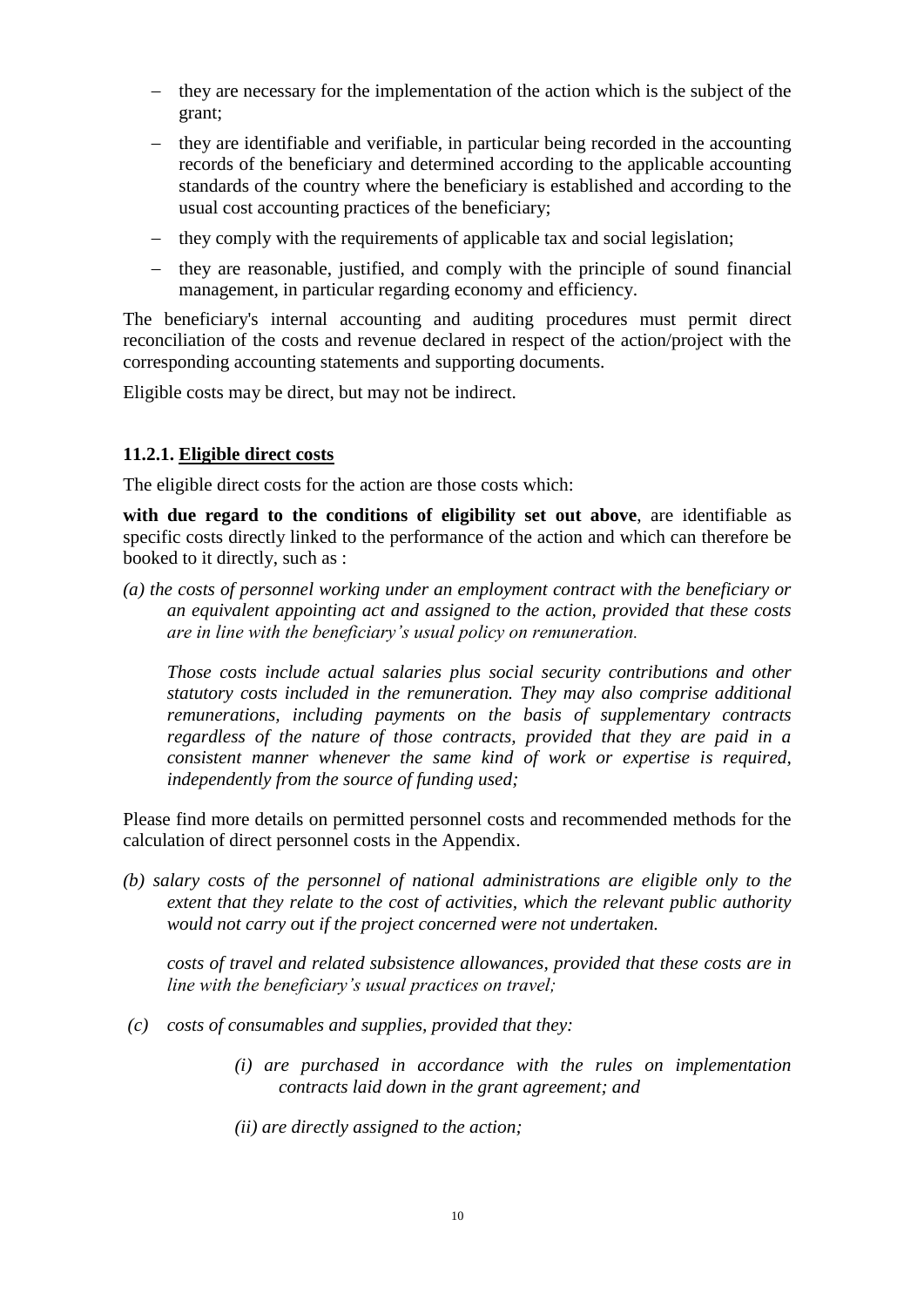- *(d) costs arising directly from requirements imposed by the Agreement (dissemination of information, specific evaluation of the action, audits, translations, reproduction), including the costs of requested financial guarantees, provided that the corresponding services are purchased in accordance with the rules on implementation contracts laid down in the grant agreement;*
- *(e) costs derived from subcontracts, provided that specific conditions on subcontracting as laid down in the grant agreement are met;*
- *(f) duties, taxes and charges paid by the beneficiary, but not including value added tax (VAT), provided that they are included in eligible direct costs, and unless specified otherwise in the grant agreement.*

#### **11.2.2. Indirect costs (overheads)**

Not applicable.

#### <span id="page-10-0"></span>**11.3. Ineligible costs**

The following items are not considered as eligible costs:

- a) return on capital and dividends paid by a beneficiary;
- b) debt and debt service charges;
- c) provisions for losses or debts;
- d) interest owed;
- e) doubtful debts;
- f) exchange losses;
- g) costs of transfers from the Commission charged by the bank of a beneficiary;
- h) costs declared by the beneficiary under another action receiving a grant financed from the Union budget. Such grants include grants awarded by a Member State and financed from the Union budget and grants awarded by bodies other than the Commission for the purpose of implementing the Union budget. In particular, beneficiaries receiving an operating grant financed by the EU or Euratom budget cannot declare indirect costs for the period(s) covered by the operating grant, unless they can demonstrate that the operating grant does not cover any costs of the action.
- i) contributions in kind from third parties;
- j) excessive or reckless expenditure;
- k) VAT.
- l) Indirect costs.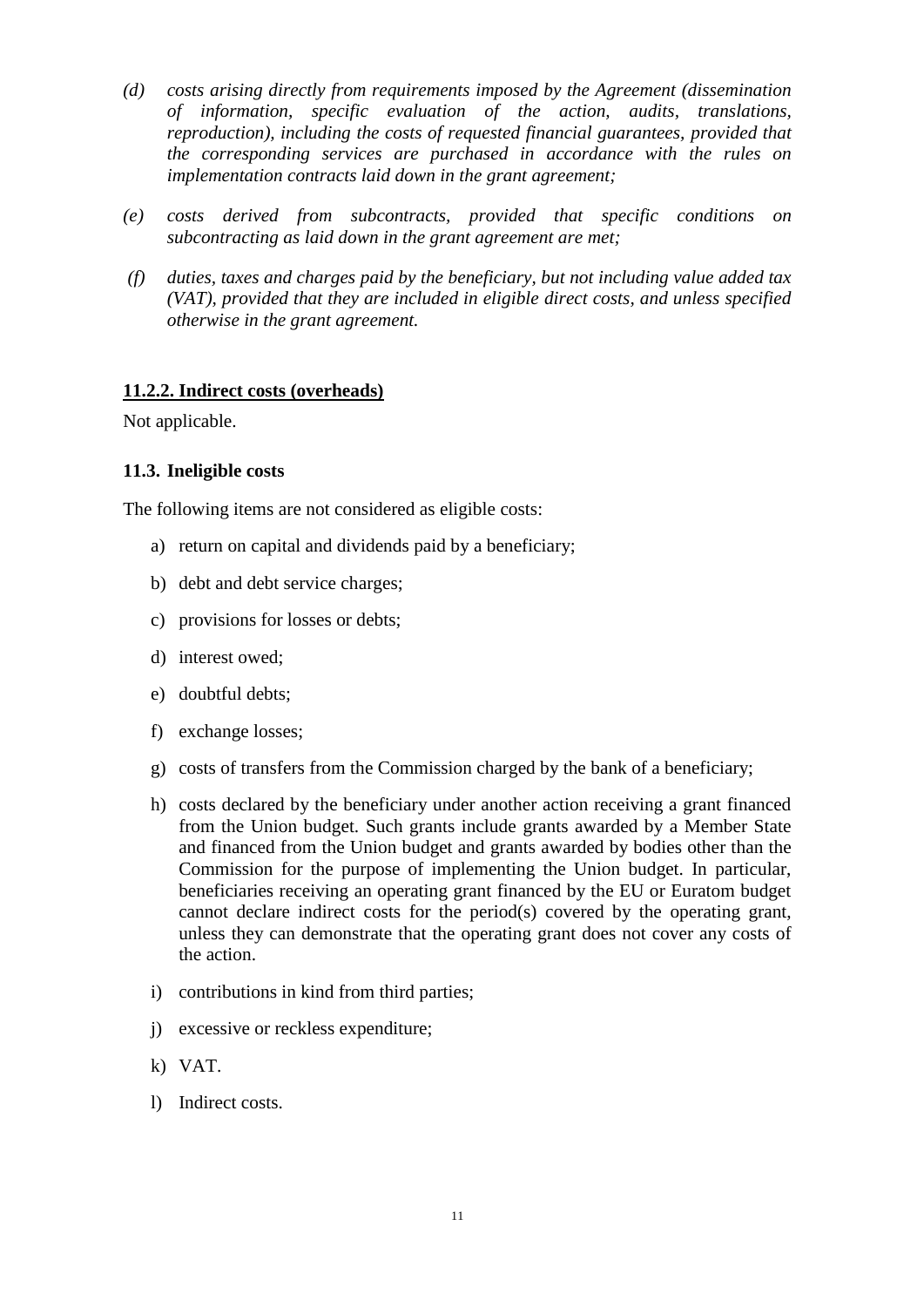## <span id="page-11-0"></span>**11.4. Balanced budget<sup>14</sup>**

The estimated budget of the action must be attached to the application form. It must have revenue and expenditure in balance.

The budget must be drawn up in euros.

Applicants for whom costs will not be incurred in euros should use the exchange rate published in the Official Journal of the European Union.

## <span id="page-11-1"></span>**11.5. Calculation of the final grant amount**

The final amount of the grant is calculated by the Commission at the time of the payment of the balance. For more details see Article art. II.25 of the Grant Agreement.

## <span id="page-11-2"></span>**11.6. Reporting and payment arrangements**

## **11.6.1 Payment arrangements**

The beneficiary may request the following payments provided that the conditions of the grant agreement are fulfilled (e.g. payment deadlines, ceilings, etc.). The payment requests shall be accompanied by the documents provided below and detailed in the grant agreement:

| Payment request <sup>15</sup>                                                                                                                                                                                                                                                                                                                       | Accompanying documents <sup>16</sup>                                                                                                                              |
|-----------------------------------------------------------------------------------------------------------------------------------------------------------------------------------------------------------------------------------------------------------------------------------------------------------------------------------------------------|-------------------------------------------------------------------------------------------------------------------------------------------------------------------|
| <b>Payment of the balance</b>                                                                                                                                                                                                                                                                                                                       | (a) final technical / operational report                                                                                                                          |
| The Commission will establish the amount of<br>this payment on the basis of the calculation of<br>the final grant amount (see section 11.5 above).<br>If the total of earlier payments is higher than<br>the final grant amount, the beneficiary will be<br>required to reimburse the amount paid in<br>excess by the Commission through a recovery | (b) final financial statement<br>(c) Certificate on Financial Statement<br>if grant is equal to or exceeding<br>EUR 750 000<br>(d) Invoices and proofs of payment |
| order <sup>17</sup>                                                                                                                                                                                                                                                                                                                                 |                                                                                                                                                                   |

#### <span id="page-11-3"></span>**11.7. Other financial conditions**

#### **a**) Non-cumulative award<sup>18</sup>

An action may only receive one grant from the EU budget.

Under no circumstances shall the same costs be financed twice by the Union budget. To ensure this, applicants shall indicate in the grant application the sources and amounts of Union funding received or applied for the same action or part of the action or for its (the applicant's) functioning during the same financial year as well as any other funding received or applied for the same action.<sup>19</sup>

 $\overline{a}$ 

<sup>&</sup>lt;sup>14</sup> Article 196(1)(e) FR.

<sup>&</sup>lt;sup>15</sup> Article 115 FR.

<sup>&</sup>lt;sup>16</sup> Article 203(2) FR.

<sup>&</sup>lt;sup>17</sup> Article 115(2) FR.

<sup>&</sup>lt;sup>18</sup> Article 191 FR.

<sup>19</sup> Article 196(1)(f) FR*.*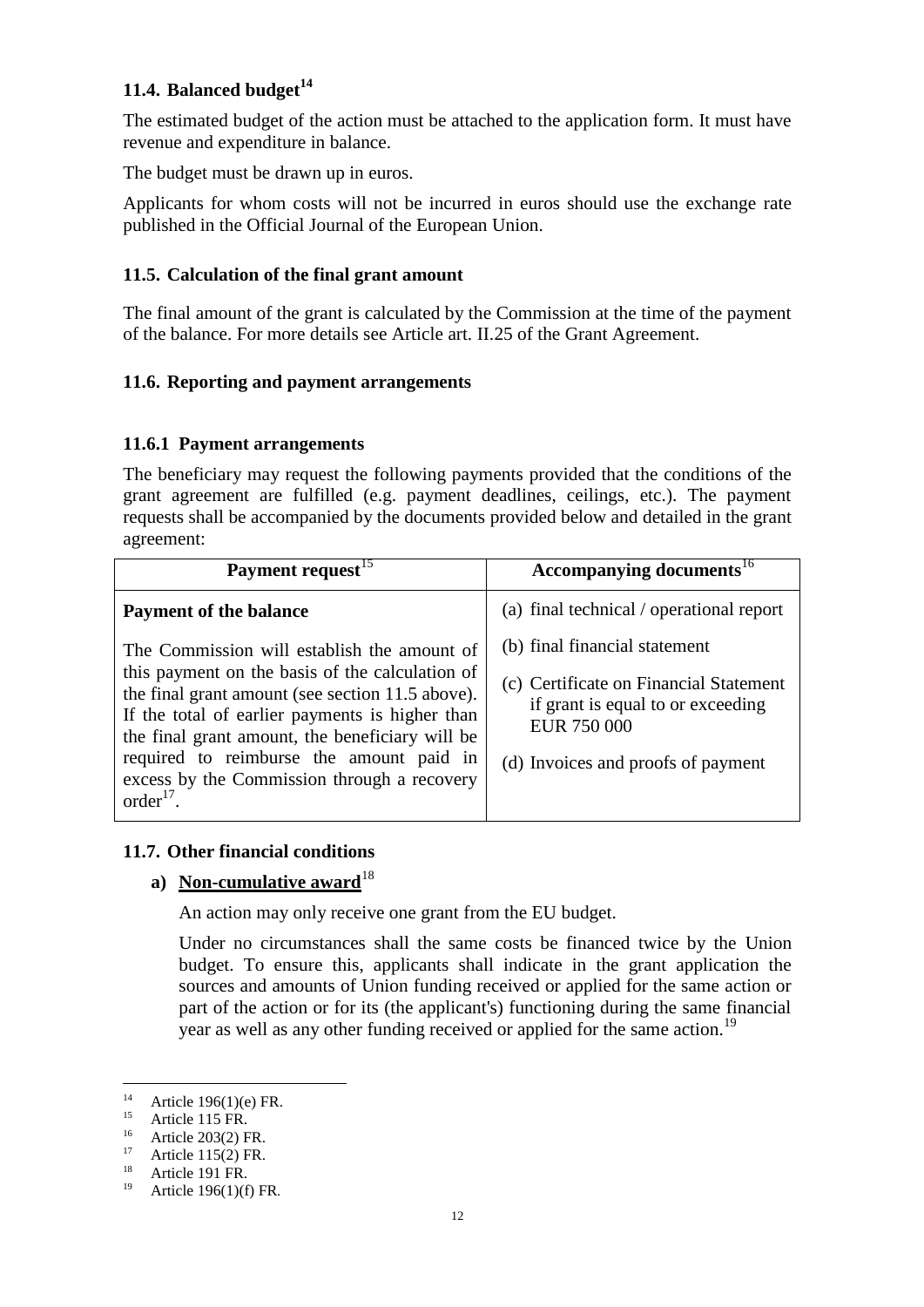### **b) Retroactivity**<sup>20</sup>

Grants may be awarded retroactively under the conditions in section 6.3.

## **c) Implementation contracts/subcontracting**<sup>21</sup>

Where the implementation of the action requires the award of procurement contracts (implementation contracts), the beneficiary may award the contract in accordance with its usual purchasing practices provided that the contract is awarded to the tender offering best value for money or the lowest price (as appropriate), avoiding conflicts of interest.

The beneficiary is expected to clearly document the tendering procedure and retain the documentation in the event of an audit.

Entities acting in their capacity as contracting authorities within the meaning of Directive 2014/24/EU must comply with the applicable national public procurement rules.

Beneficiaries may subcontract tasks forming part of the action or the entire action. If they do so, they must ensure that, in addition to the above-mentioned conditions of best value for money and absence of conflicts of interests, the following conditions are also complied with:

- a) recourse to subcontracting is justified because of the nature of the action and what is necessary for its implementation:
- b) the estimated costs of the subcontracting are clearly identifiable in the estimated budget;
- c) any recourse to subcontracting, if not provided for in description of the action, is communicated by the beneficiary and approved by the Commission. The Commission may grant approval:
	- (i) before any recourse to subcontracting, if the beneficiaries request an amendment
	- (ii) after recourse to subcontracting if the subcontracting:
		- is specifically justified in the final technical report and
		- does not entail changes to the grant agreement which would call into question the decision awarding the grant or be contrary to the equal treatment of applicants;
- d) the beneficiaries ensure that certain conditions applicable to beneficiaries, enumerated in the grant agreement (e.g. visibility, confidentiality, etc.), are also applicable to the subcontractors.

## **d**) **Financial support to third parties**<sup>22</sup>

Not applicable.

 $\overline{a}$ 

<sup>&</sup>lt;sup>20</sup> Article 193 FR.<br><sup>21</sup> Article 205 FB.

Article 205 FR.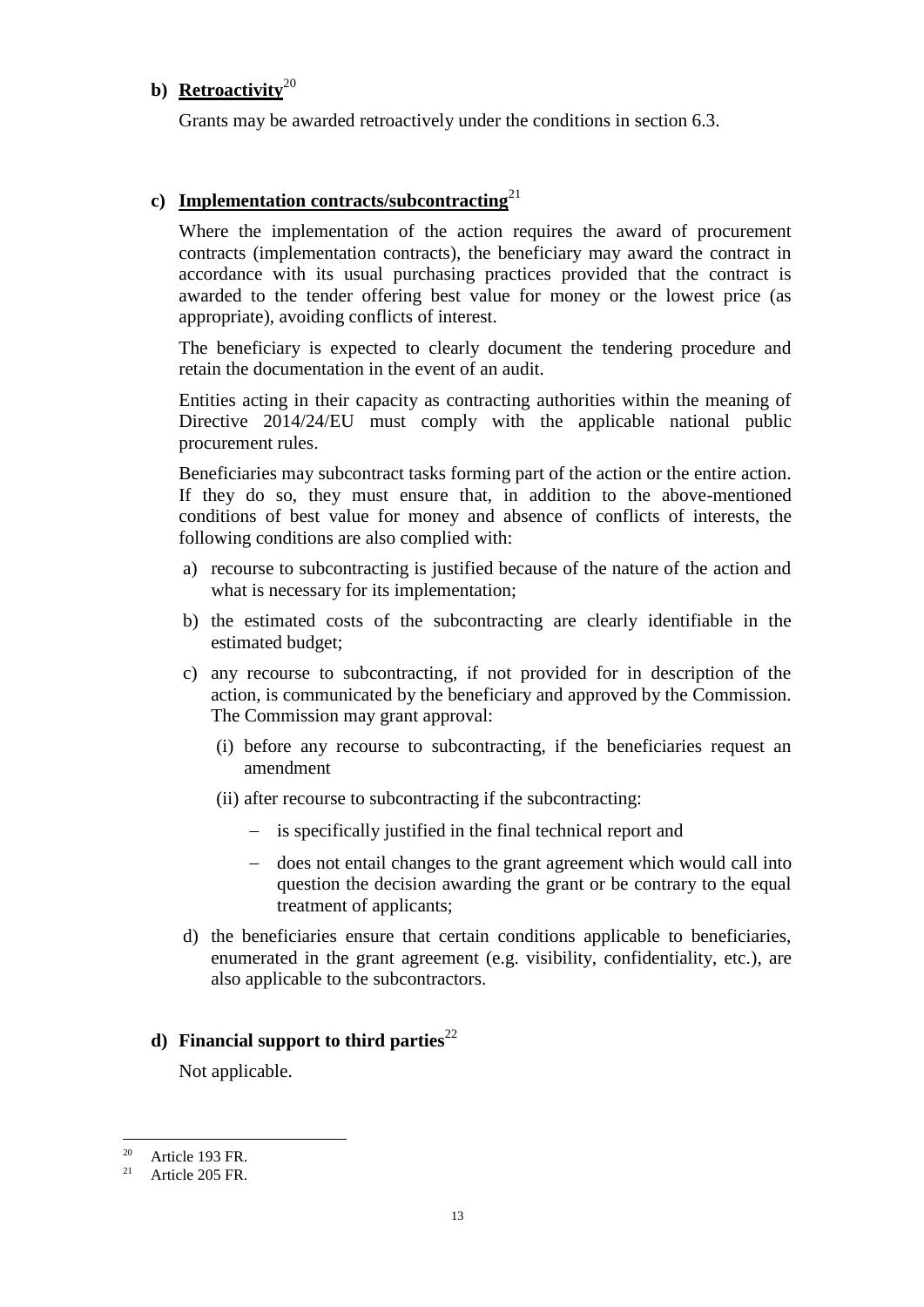### <span id="page-13-0"></span>**12. PUBLICITY**

## <span id="page-13-1"></span>**12.1. By the beneficiaries (applicable both to grants and to the use of the Commission's transport broker)**

Beneficiaries must clearly acknowledge the European Union's contribution in all publications or in conjunction with activities for which the grant or the Commission's broker is used, in accordance with the visibility requirements in annex.

In this respect, beneficiaries are required to give prominence to the name and emblem of the European Commission on all their publications, posters, programmes and other products realised under the co-financed project.

For grants, if this requirement is not fully complied with, the beneficiary's grant may be reduced in accordance with the provisions of the grant agreement.

## <span id="page-13-2"></span>12.2. **By the Commission**<sup>23</sup> **(applicable only to grants)**

All information relating to grants awarded in the course of a financial year will be published on an internet site of the European Union institutions no later than the 30 June of the year following the financial year in which the grants were awarded.

The Commission will publish the following information:

- name of the beneficiary:
- address of the beneficiary;
- subject of the grant;
- amount awarded.

Upon a reasoned and duly substantiated request by the beneficiary, the publication will be waived if such disclosure risks threatening the rights and freedoms of individuals concerned as protected by the Charter of Fundamental Rights of the European Union or harm the commercial interests of the beneficiaries.

#### <span id="page-13-3"></span>**13. PROCESSING OF PERSONAL DATA (applicable both to grants and to the use of the Commission's transport broker)**

The reply to this invitation to submit a proposal involves the recording and processing of personal data (such as name or address). Such data will be processed pursuant to Regulation (EC) No 2018/1725 on the protection of natural persons with regard to the processing of personal data by the Union institutions, bodies, offices and agencies and on the free movement of such data. Unless indicated otherwise, the questions and any personal data requested that are required to evaluate the application in accordance with the call will be processed solely for that purpose by the European Commission.

Personal data may be registered in the Early Detection and Exclusion System by the Commission, should the beneficiary be in one of the situations mentioned in Articles 136 and 141 of Regulation (EU, Euratom)  $2018/1046^{24}$ . For more information see the Privacy Statement on:

[https://ec.europa.eu/info/data-protection-public-procurement-procedures\\_en.](https://ec.europa.eu/info/data-protection-public-procurement-procedures_en)

 $2<sup>2</sup>$ <sup>23</sup> *Articles 38 and 189 FR.*

<sup>24</sup> <https://eur-lex.europa.eu/legal-content/EN/TXT/?uri=CELEX%3A32018R1046>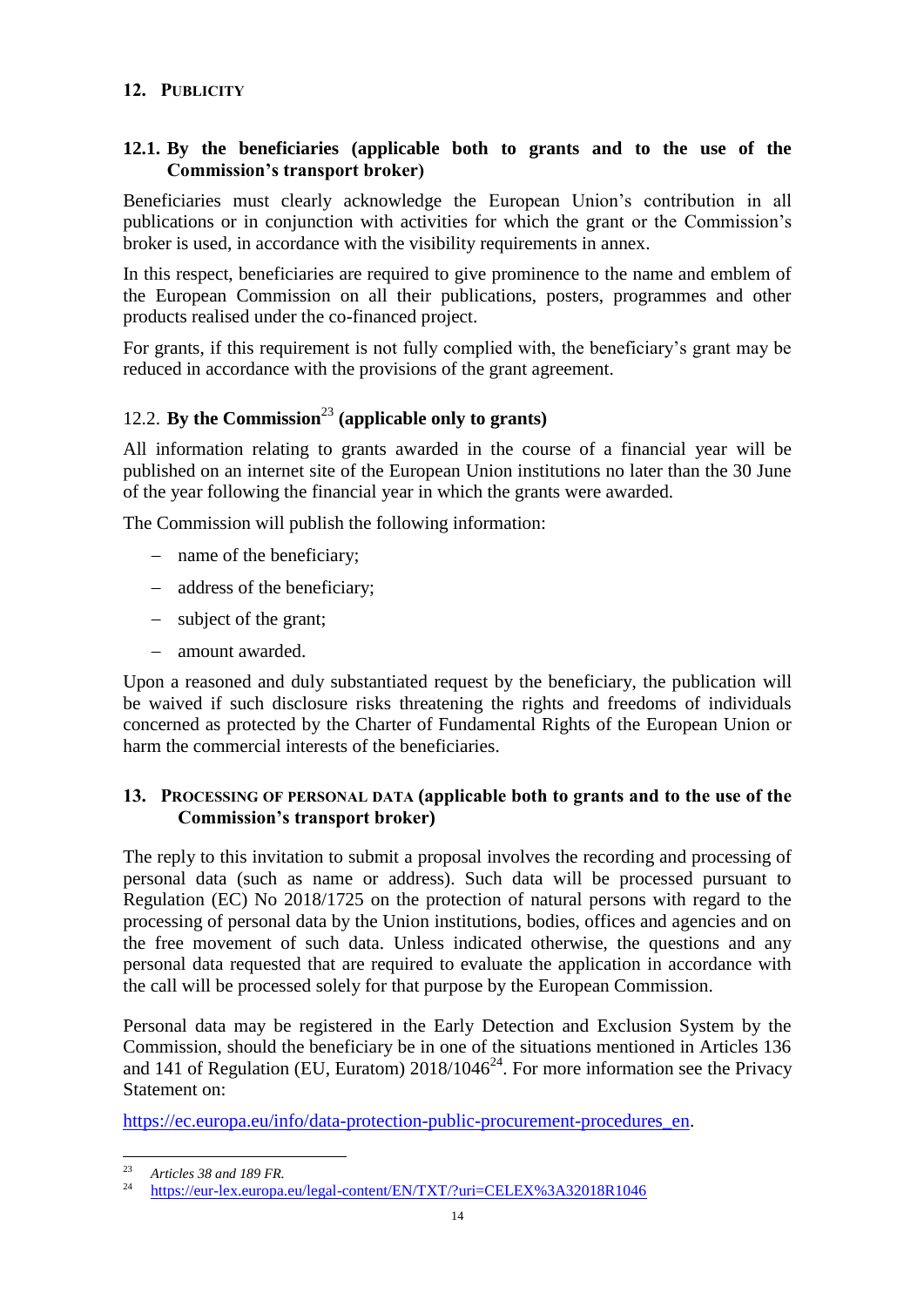#### <span id="page-14-0"></span>**14. PROCEDURE FOR THE SUBMISSION OF APPLICATIONS (applicable both to grants and to the use of the Commission's transport broker)**

Applications for grants for transport of cargo must be submitted by the deadline set out under section 3. For other actions and for requests to use the Commission's transport broker for transport of cargo, there is no deadline for submission of applications.

The requests for support with the relevant application documents will be submitted via email by the national focal point to the Commission (to be sent to [ECHO-](mailto:ECHO-ESI@ec.europa.eu)[ESI@ec.europa.eu\)](mailto:ECHO-ESI@ec.europa.eu). The time the request is sent by email will be considered the official submission time.

In the interest of transparency, in parallel to this process, the national focal point should upload a brief summary of the request for support into the Common Emergency Communication and Information System (CECIS).<sup>25</sup> CECIS is a software platform provided by the Commission for national civil protection authorities to communicate, supported by the 24/7 Emergency Response Coordination Centre (ERCC). Requests will therefore be visible to all Member States in real time, ensuring transparency. A short general summary of the applications will need to be uploaded in CECIS by the national focal point (type of support requested, number of applications and total amount requested is sufficient).

No modification to the application is allowed once the deadline for submission has elapsed. However, if there is a need to clarify certain aspects or to correct clerical mistakes, the Commission may contact the applicant during the evaluation process<sup>26</sup>.

Under the support provided under the ESI Mobility Package, there can be two types of requests:

Requests for cargo transport for COVID-19 vaccination-related equipment and/or COVID-19 therapeutics:

- **Applications for the use of the broker** must be sent by email to [ECHO-](mailto:ECHO-ESI@ec.europa.eu)[ESI@ec.europa.eu](mailto:ECHO-ESI@ec.europa.eu) by the relevant ESI Mobility Package national focal point from 5 May 2021 09:00 CET onwards.
- The allocation of funding for the use of the Commission's broker will take place on a first-come first served basis: funding will be allocated to applications that meet the conditions for eligibility set out in this note in the order in which they are received via email (sent to [ECHO-ESI@ec.europa.eu\)](mailto:ECHO-ESI@ec.europa.eu). The time the request is sent will be considered the official submission time. Applications will be processed as quickly as possible. No Member State can receive more than 25% of the overall total available allocation for the use of the broker.
- **Applications for reimbursement via grants** must be sent by email to [ECHO-](mailto:ECHO-ESI@ec.europa.eu)[ESI@ec.europa.eu](mailto:ECHO-ESI@ec.europa.eu) by the relevant ESI Mobility Package national focal point between 5 May 2021 09:00 CET and 30 June 2021 17:00 CET. If an applicant wishes to request support for different transport operations, the Commission

 $\overline{a}$ 25 Member States should enter the summary of application in CECIS, in the information transmission case titled "Emergency Support Instrument (ESI) Mobility Package" by creating a new entry for their country in the request overview.

<sup>26</sup> Articles 151 and 200(3) FR.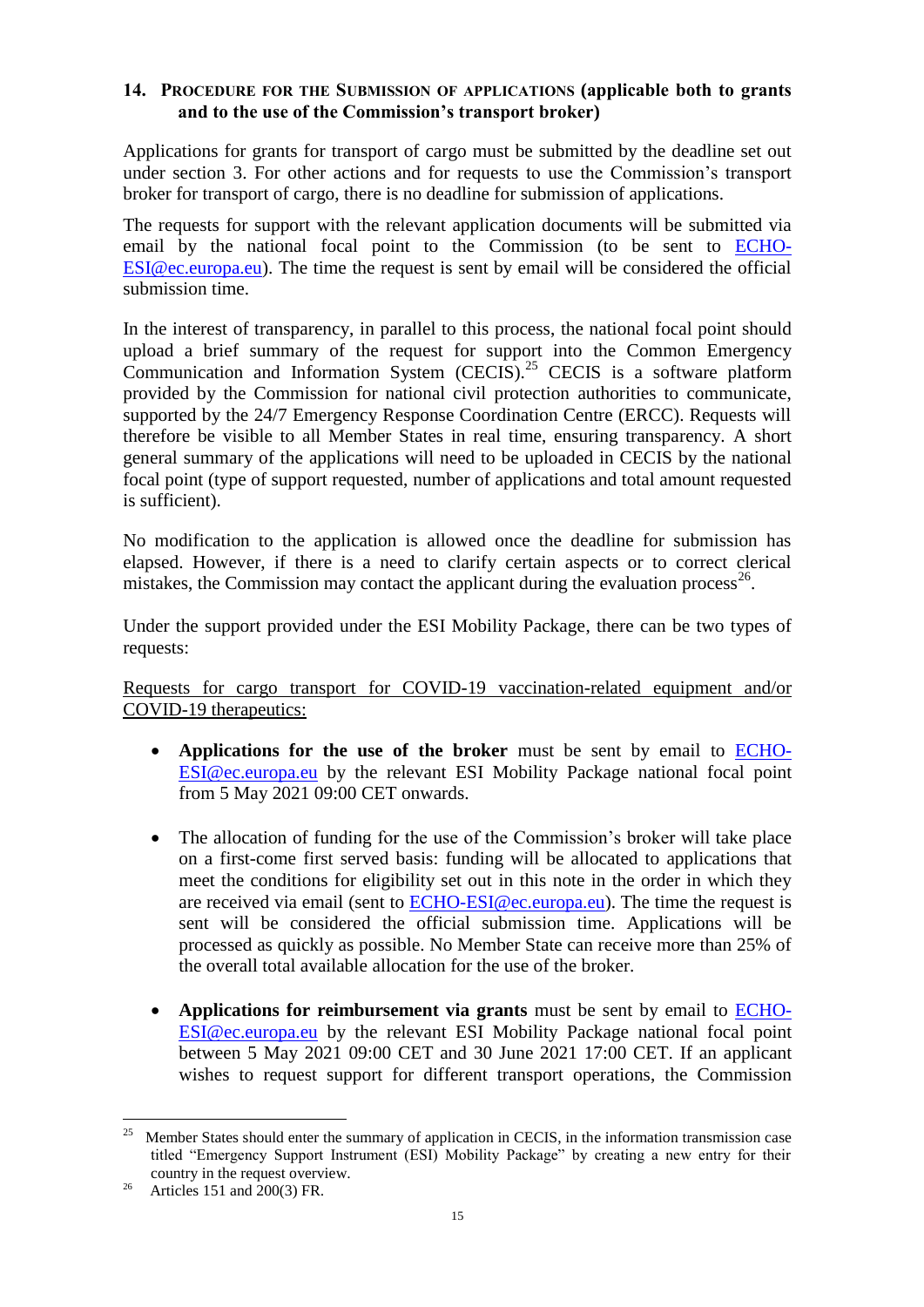requires the applicant to group these different transport operations into a single application.

 Regarding allocation of funding under grants, if the total requests for funding after the deadline for applications exceed the overall total amount allocated to grant agreements, an indicative repartition of the available funds will be calculated between Member States that have applied and for which at least one application meets the conditions for eligibility set out in this note. This aims to ensure an equitable distribution of funds between Member States, in line with needs resulting from the COVID-19 emergency. The Commission will prioritise ongoing and future operations (i.e. transport operations which arrived at the country of final destination between 30 June and 30 September 2021). If requests for reimbursement via grant(s) total more than the calculated amount for a Member State, the Commission may reimburse only a proportion of what is requested. Furthermore, individual applications for grants requesting an amount totalling less than EUR 50 000 will not be accepted $27$ .

Requests for transfer of patients and transport of medical personnel and teams:

- Given the emergency nature of funding for transport of medical staff and teams and of patients, funding requests under these actions will follow the procedure as set out below and funding will be allocated to applications that meet the conditions for eligibility set out in this note in the order in which they are received by email to [ECHO-ESI@ec.europa.eu.](mailto:ECHO-ESI@ec.europa.eu)
- Applications will be processed as quickly as possible.

Please note, when applying for support for actions related to transfer of patients and transport of medical personnel and teams, the Commission's *[Guidelines](https://ec.europa.eu/info/sites/info/files/guidelines_on_eu_emergency_assistance_in_cross-bordercooperationin_heathcare_related_to_the_covid-19_crisis.pdf) on EU Emergency Assistance in Cross-Border Cooperation in Healthcare related to the COVID-19 crisis* apply. Taking this into consideration, and especially if necessary to facilitate the coordination process, prior or in parallel to the encoding in CECIS of the request for funding under the ESI Mobility Package, the competent authority of the Member State in need of assistance is encouraged to notify the Member States and the European Commission through the Early Warning and Response System (EWRS), which national health authorities have access to.

The Commission will perform an overall assessment of the eligibility of the request. In the application form, the national focal points will be asked to give an opinion confirming whether the proposed actions are of public benefit and fit into the national response strategy, and in addition for cargo transport, clarification on whether the action is for transport of COVID-19 vaccination-related equipment and/or COVID-19 therapeutics. The Commission will take this into consideration in its assessment.

The Commission will regularly report on the distribution of ESI Mobility Package funding.

 $\overline{a}$ 

 $27$  An individual application may contain requests for support for several transport operations.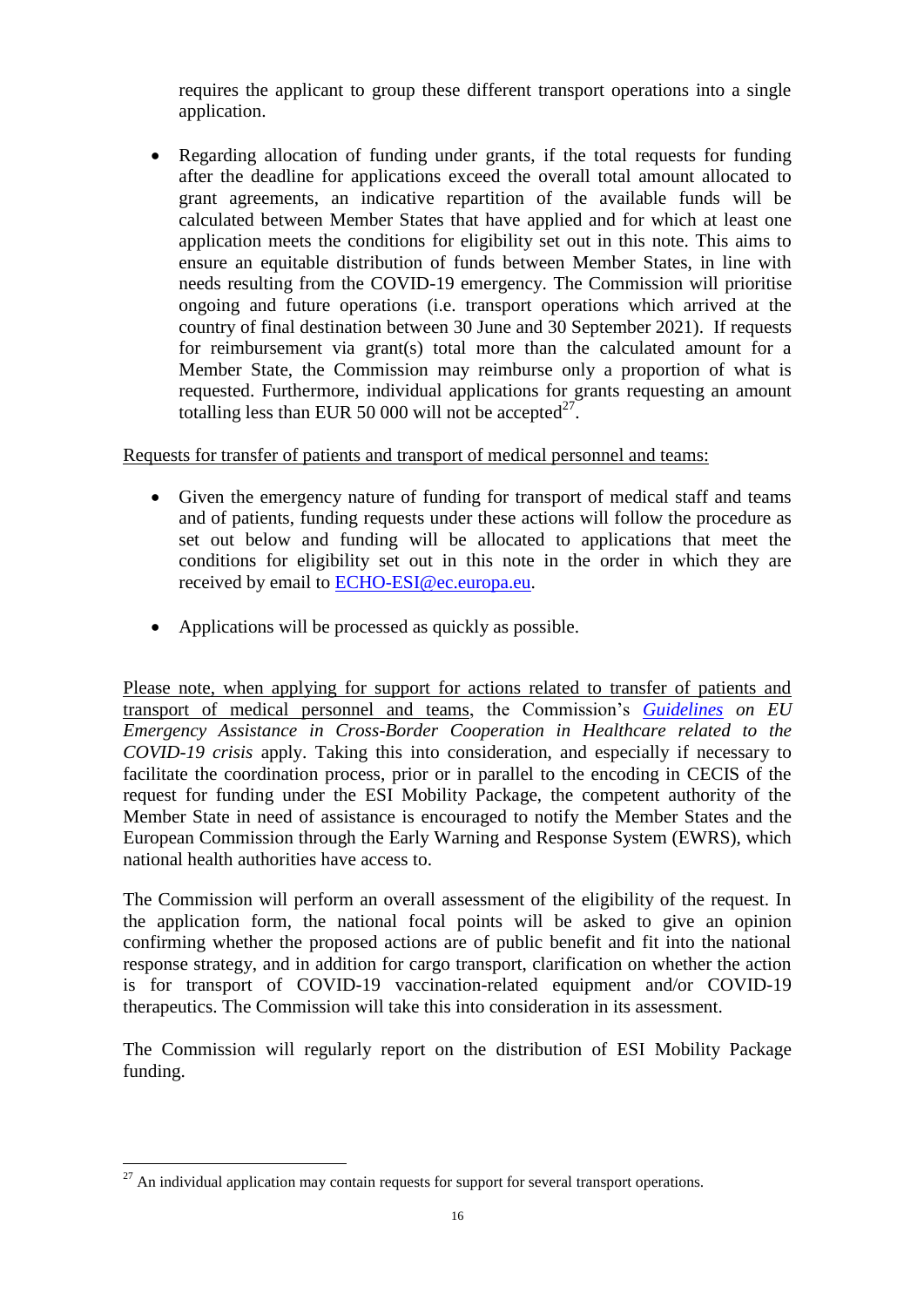Member States were requested in the note of 20 May 2020 to either confirm Civil Protection authorities as national focal points to channel requests from all applicants to the Commission, or else appoint an alternative focal point, by 26 May 2020. In all cases, the Member State should inform the Commission of the relevant contact details.

Applicants will be informed in writing about the results of the award process.

The Commission reserves the right to update the conditions/criteria<sup>28</sup>, if necessary.

## **Contacts**

*Requests for further information should be sent to [ECHO-ESI@ec.europa.eu](mailto:ECHO-ESI@ec.europa.eu)*

## **Annexes:**

- Visibility requirements for emergency support actions under the Emergency Support Instrument (below)
- Application forms and other relevant documents (attached separately)
- Model grant agreement (attached separately)

 28 Including potential beneficiaries.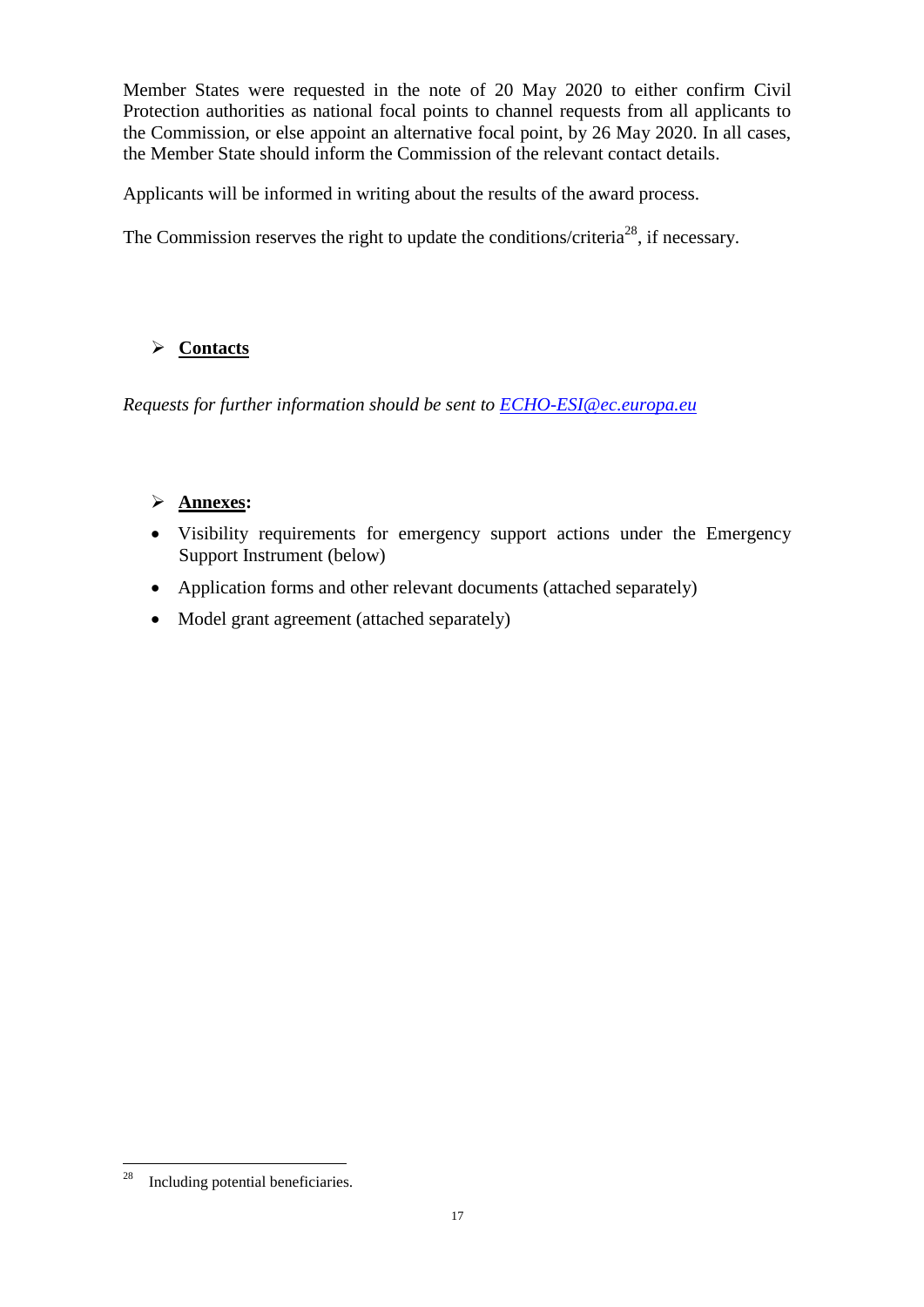## **Appendix (applicable only to grants)**

## **Specific conditions for direct personnel costs**

## **1. Calculation**

The ways of calculating eligible direct personnel costs laid down in points (a) and (b) below are recommended and accepted as offering assurance as to the costs declared being actual.

The Commission may accept a different method of calculating personnel costs used by the beneficiary, if it considers that it offers an adequate level of assurance of the costs declared being actual.

#### **a) for persons working exclusively on the action:**

{*monthly rate for the person*

*multiplied by* 

*number of actual months worked on the action*}

The months declared for these persons may not be declared for any other EU or Euratom grant.

The **monthly rate** is calculated as follows:

{*annual personnel costs for the person* 

*divided by 12*}

using the personnel costs for each full financial year covered by the reporting period concerned.

If a financial year is not closed at the end of the reporting period, the beneficiaries must use the monthly rate of the last closed financial year available;

#### **b) for persons working part time on the action**

## (i) If the person is assigned to the action at a fixed pro-rata of their working time:

{*monthly rate for the person multiplied by pro-rata assigned to the action* 

*multiplied by* 

*number of actual months worked on the action*}

The working time pro-rata declared for these persons may not be declared for any other EU or Euratom grant.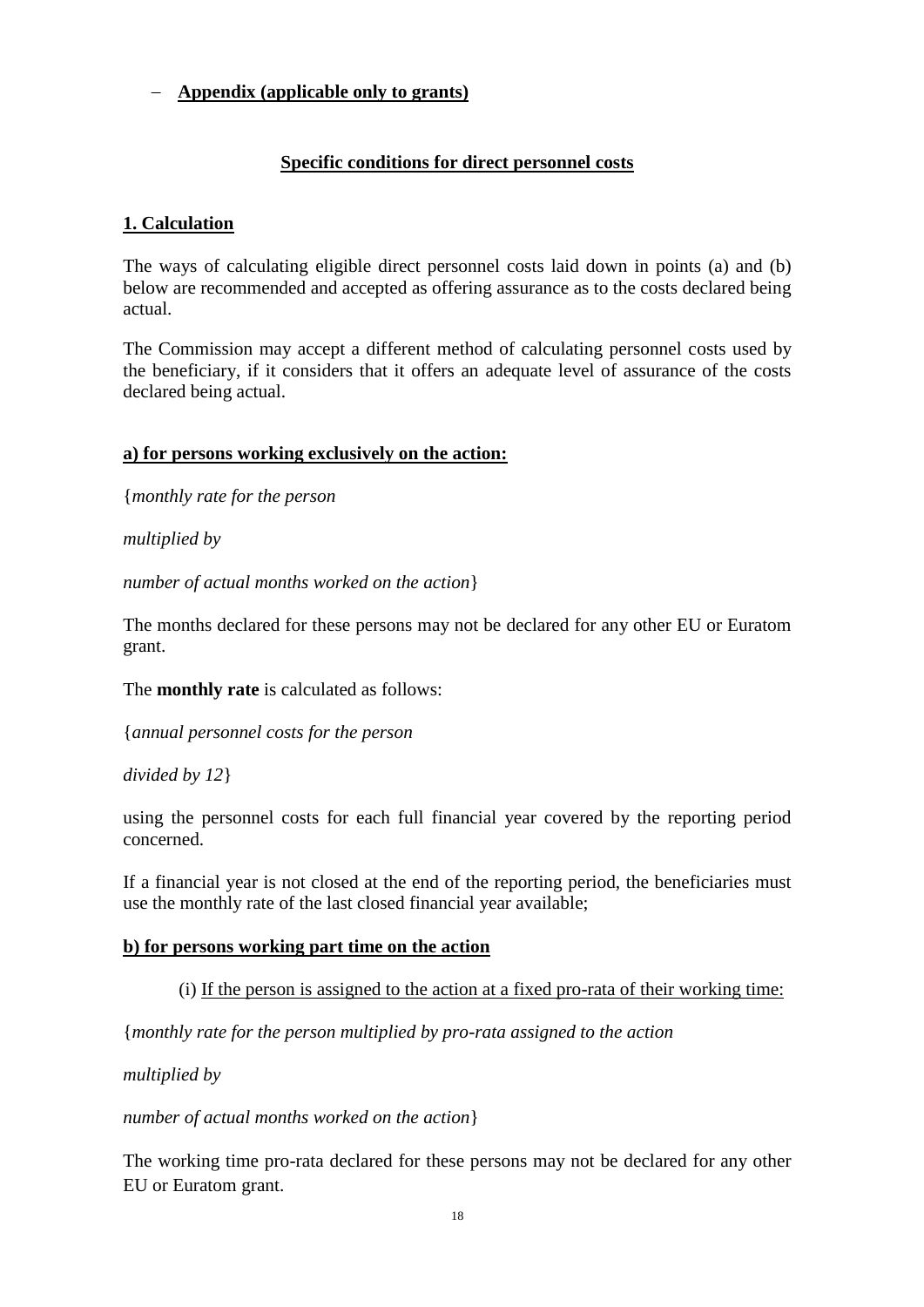The monthly rate is calculated as above.

(ii) In other cases:

{*hourly rate for the person multiplied by number of actual hours worked on the action}*

*or* 

*{daily rate for the person multiplied by number of actual days worked on the action}* 

(rounded up or down to the nearest half-day)

The number of actual hours/days declared for a person must be identifiable and verifiable.

The total number of hours/days declared in EU or Euratom grants, for a person for a year, cannot be higher than the annual productive hours/days used for the calculations of the hourly/daily rate. Therefore, the maximum number of hours/days that can be declared for the grant are:

*{number of annual productive hours/days for the year (see below)* 

*minus* 

*total number of hours and days declared by the beneficiary, for that person for that year, for other EU or Euratom grants}.*

The '**hourly/daily rate**' is calculated as follows:

*{annual personnel costs for the person* 

*divided by* 

*number of individual annual productive hours/days}* using the personnel costs and the number of annual productive hours/days for each full financial year covered by the reporting period concerned.

If a financial year is not closed at the end of the reporting period, the beneficiaries must use the hourly/daily rate of the last closed financial year available.

The 'number of individual annual productive hours/days' is the total actual hours/days worked by the person in the year. It may not include holidays and other absences (such as sick leave, maternity leave, special leave, etc). However, it may include overtime and time spent in meetings, trainings and other similar activities.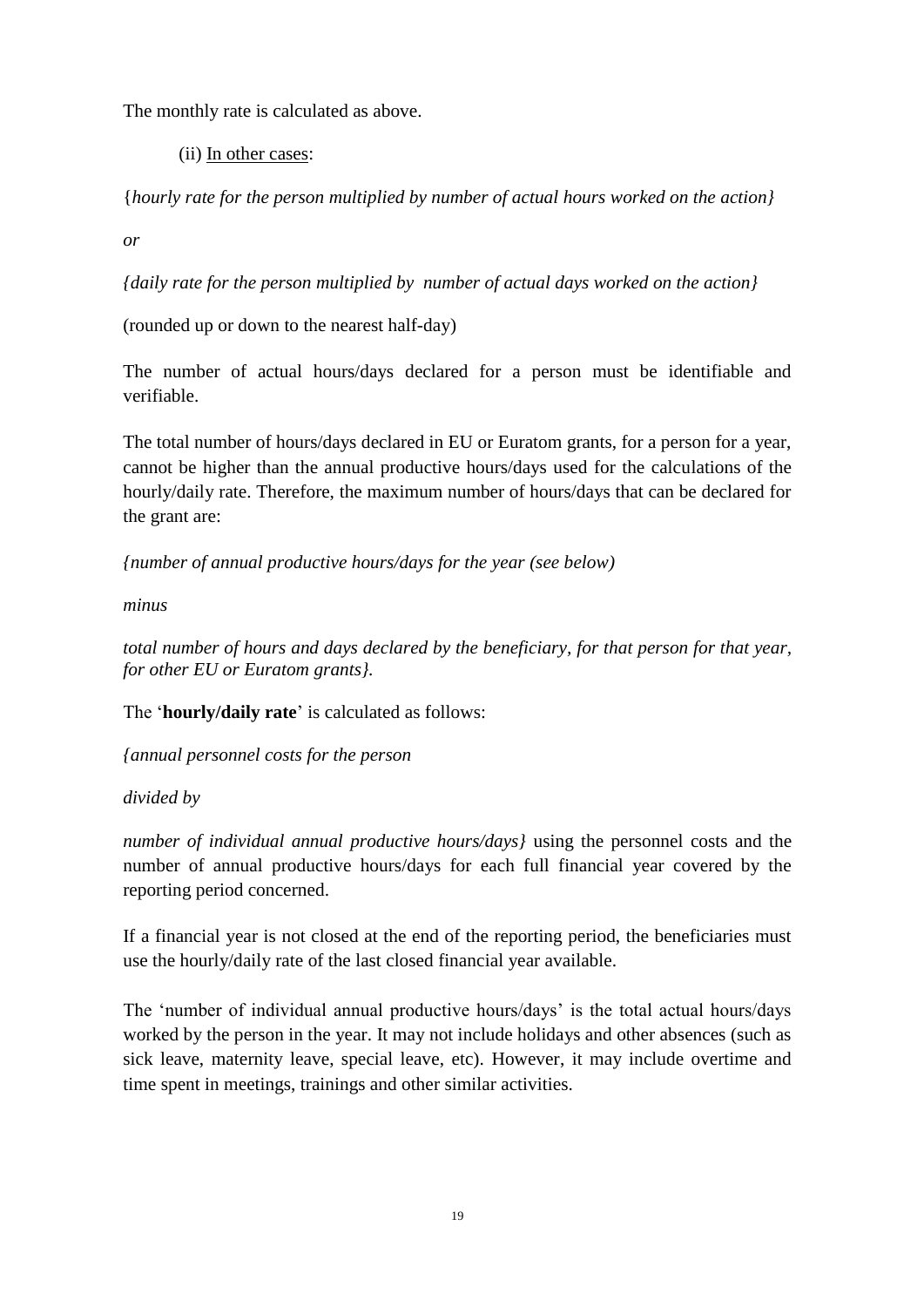## **2. Documentation to support personnel costs declared as actual costs**

For **persons working exclusively on the action**, where the direct personnel costs are calculated following **point (a),** there is no need to keep time records, if the beneficiary signs a **declaration** confirming that the persons concerned have worked exclusively on the action.

For **persons assigned to the action at a fixed pro-rata of their working time**, where the direct personnel costs are calculated following **point (b)(i),** there is no need to keep time records, if the beneficiary signs a declaration that the persons concerned have effectively worked at the fixed pro-rata on the action.

For **persons working part time on the action**, where direct personnel costs are calculated following **point (b)(ii),** the beneficiaries must keep **time records** for the number of hours/days declared. The time records must be in writing and approved by the persons working on the action and their supervisors, at least monthly.

In the absence of reliable time records of the hours worked on the action, the Commission may accept alternative evidence supporting the number of hours/days declared, if it considers that it offers an adequate level of assurance.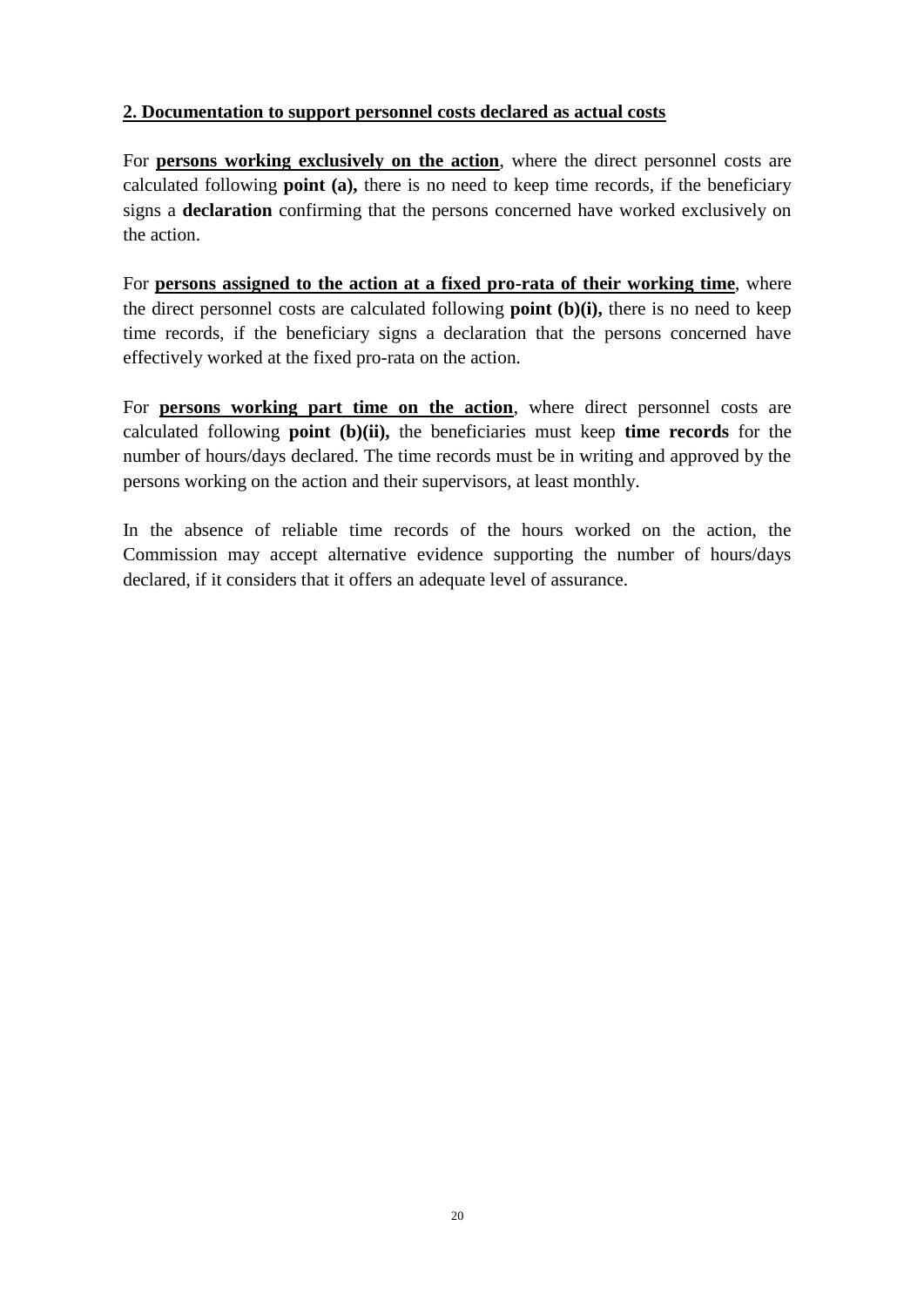## **ANNEX: Visibility requirements for emergency support actions under the Emergency Support Instrument (applicable both to grants and the use of the Commission's transport broker)**

Effective visibility and communication is crucial to display and stress the EU nature of the funding awarded as emergency support. Appropriate contractual stipulations will therefore be included in any agreements to be signed by the Commission under the Financing Decision of 24 April 2020. Those stipulations will either include or refer to the following provisions so as to make them binding on the grant beneficiaries. Where transport is arranged for Member States through the broker, and therefore no grant agreement is signed, Member States must nonetheless implement the following visibility actions, to support public awareness of the Emergency Support Instrument and the use of the EU Budget. When the broker is used, the Commission may use EU branding in relation to the transport operations (e.g. EU emblems on planes, or other transport equipment).

Communication and visibility for emergency support actions under the Emergency Support Instrument (ESI) supporting the transport of cargo, transfer of patients and transport of medical personnel and teams aims to:

- ensure that the public is aware of how the EU is helping;
- provide accountability as to where the funding is going to; and
- foster continued strong support for the EU's coordinated response to COVID-19 among key stakeholders and the general public.

For communication to be effective, it must be undertaken in close cooperation between the entity responsible for the operation and the EU's Civil Protection and Humanitarian Aid Operations department (henceforth, for the purposes of this document, DG ECHO). This entity will also ensure throughout their communication that they grant visibility to the EU in both written and visual communication.

## **Displaying the European Union emblem**

Grant beneficiaries will ensure appropriate public awareness of interventions funded by the EU by consistently using:

- the European flag (EU emblem) in combination with
- the name of our organisation "European Union" or the funding statement "Funded by the European Union" or "Co-funded by the European Union" (translated into local languages, where appropriate):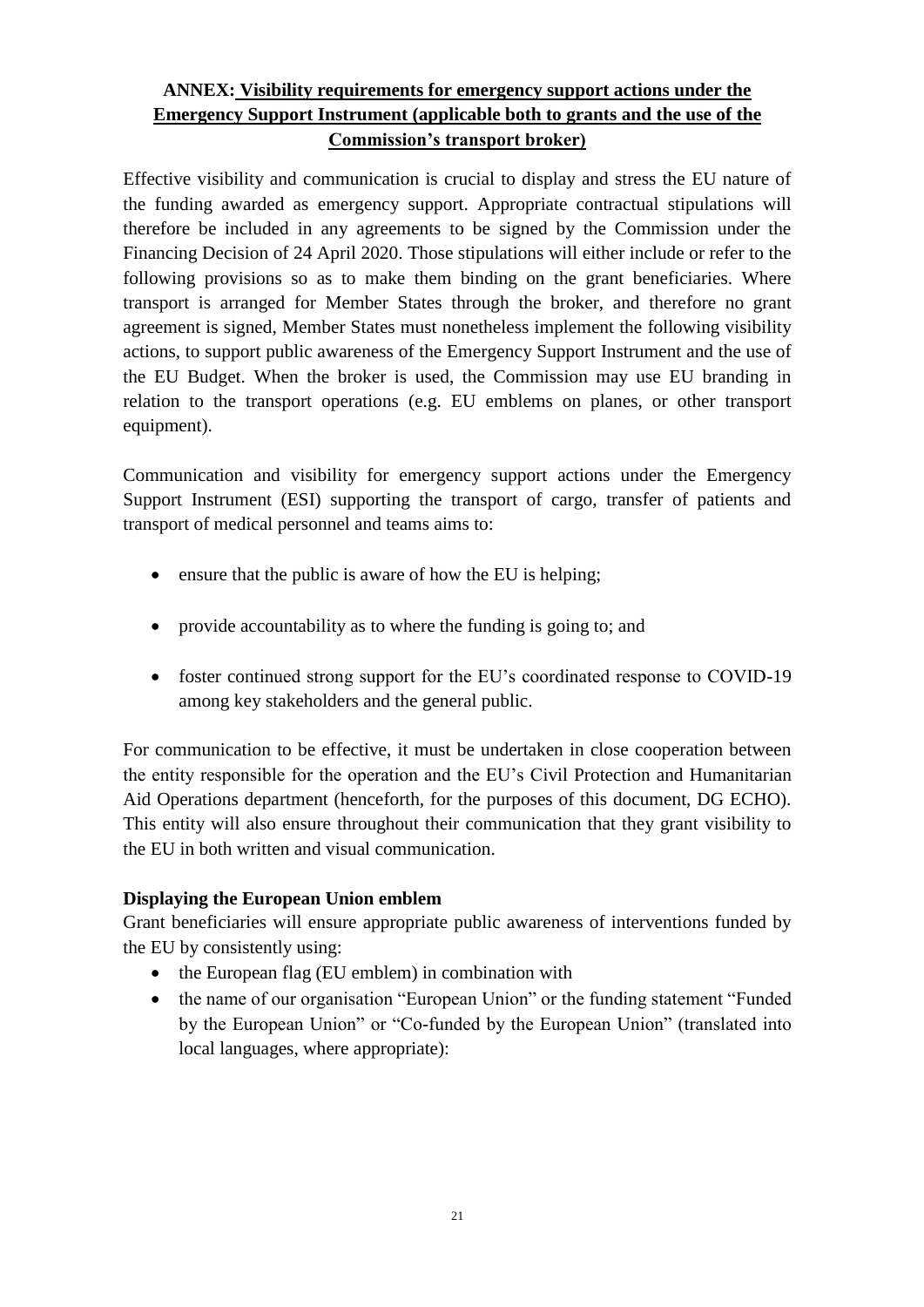## **Funded by the European Union**



**Funded by the European Union** 



# **Funded by** the European Union

## **Co-funded by the European Union**



**Co-funded by the European Union** 



# **Co-funded by the European Union**

The EU emblem with the accompanying text can be accessed via the following link: [https://www.dgecho-partners-helpdesk.eu/visibility/visual-identity-official-logo/visual](https://www.dgecho-partners-helpdesk.eu/visibility/visual-identity-official-logo/visual-identity-official-logo-civil-protection-operations-2021)[identity-official-logo-civil-protection-operations-2021](https://www.dgecho-partners-helpdesk.eu/visibility/visual-identity-official-logo/visual-identity-official-logo-civil-protection-operations-2021)

Whenever the EU funding decision / agreement to engage the transport broker is communicated to the entity responsible for the operation before the operation takes place, the EU emblem must be maintained, for example:

 Through stickers on the delivered cargo or means of transport (e.g. aeroplane, truck), banners and plaques, clothing items (EU vests, t-shirts, caps worn by involved personnel), EU flags.

#### **Deliverables**

The entity receiving a grant from the European Commission / the services of the transport broker paid for by the Commission will be in charge of the following communication activities. If needed, these activities are to be subcontracted to the cargo service provider or other partners. Visibility costs are eligible for grants for future operations (i.e. transfer of patients, transport of medical teams and personnel):

1. A series **of high-resolution photographs, as well as video footage if possible**, of the operations under the Emergency Support Instrument (departure and/or arrival and discharge of the cargo), with a clearly recognisable visual EU branding of the activities: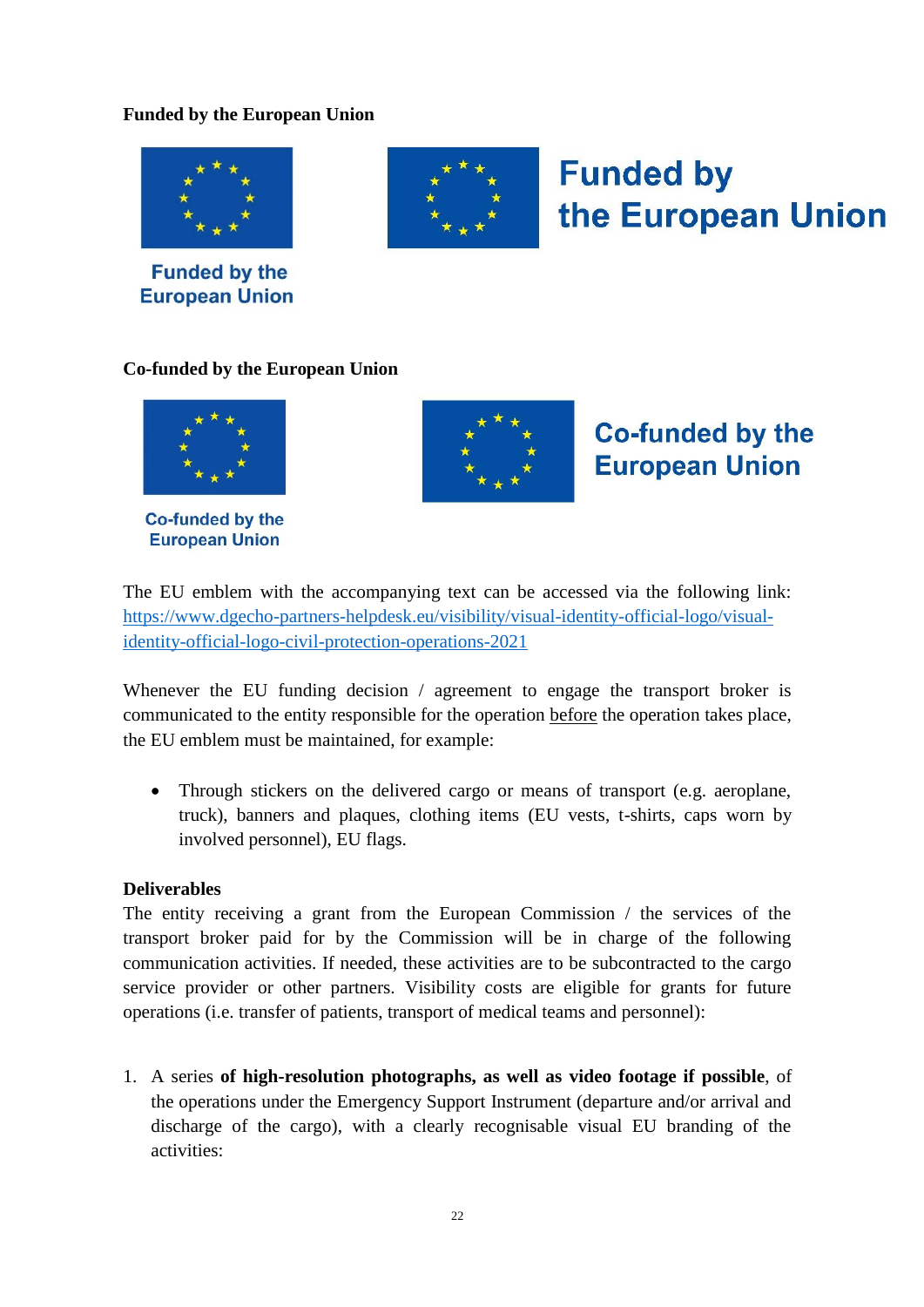## *Technical requirements*

**Photos** must be provided in high resolution (300 dpi) and accompanied by brief captions relating to the subject of the picture and an explanatory sheet with background information (date, country, city/region, project, name and role of the person in the photo, if applicable). Only a selection of the best, already edited photos will be sent to the Commission.

**Video footage** should ideally include:

a) Clear broadcast footage in 16:9 aspect ratio that can be easily re-edited into a video. In case of interviews, transcripts in the original language and in English will also be provided.

b) Whenever possible, a short (max. 60 seconds), ready-to-use social media video in 1:1 aspect ratio, in English, with English subtitles where applicable, containing comprehensible messages for a non-specialist public, delivered as .mp4 in the standard web resolution (720p).

Ideally the audio-visual material will be produced up to professional broadcast or publication standards from a conceptual, editorial and technical point of view. The graphic logo "Funded by European Union" must appear at the end of each video.

*Timeline*

The photos will be made available within 12 hours after the departure/arrival. Video footage should follow as soon as possible within 72 hours following the departure/arrival. The link to download the material will be sent to [echo-comm](mailto:echo-comm-cp@ec.europa.eu)[cp@ec.europa.eu](mailto:echo-comm-cp@ec.europa.eu)

#### *Intellectual Property Rights*

The Commission will be authorised to use or reproduce the audio-visual material based on the video/photo material licences that must be duly filled in, signed and sent to the Commission together with the audio-visual material.

Whenever feasible, a consent form signed by any person whose image or voice is identifiable in the results should also be provided.

Both the licenses and consent forms are available here in all EU languages: <https://echocloud.echofield.eu/index.php/s/JHNCYqe5PBQ5D8W> All forms are available in all EU languages upon request.